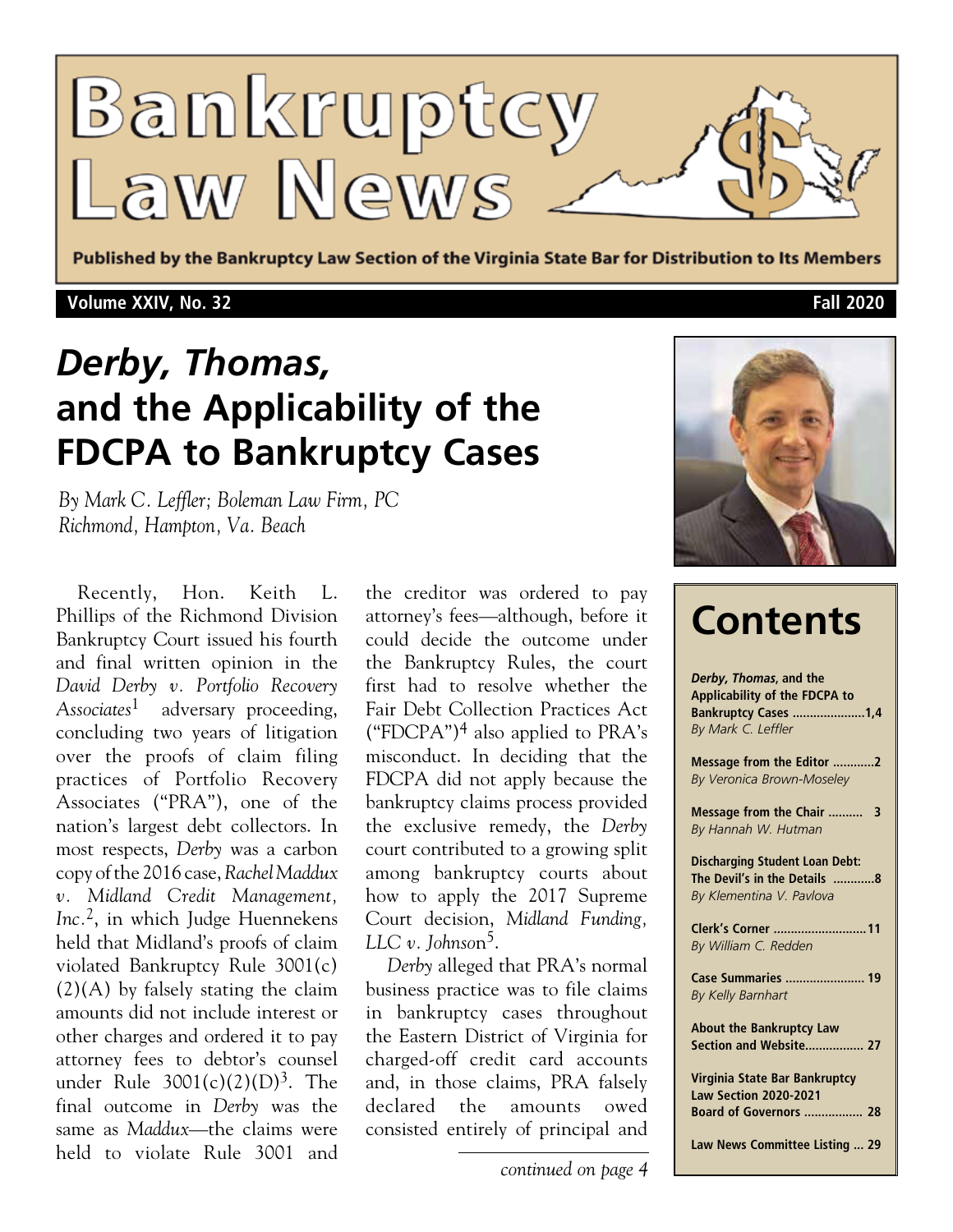# **Message from the Editor**

*Veronica Brown-Moseley*

I hope this edition of the *Bankruptcy Law News* finds you well. I am very excited about my new role as the newsletter editor! I would like to sincerely thank Andrea Campbell Devisor for her many years of service as the ed well. I am very excited about my new role as the newsletter editor! I would like to sincerely thank Andrea Campbell Davison for her many years of service as the editor. Andrea has done a fantastic job of providing readers with informative,



timely and enjoyable reading materials. I will work diligently to follow in her foot-steps.

We offer congratulations to the Honorable Elizabeth L. Gunn who was recently sworn in to serve as a United States Bankruptcy Judge for the District of Columbia. Judge Gunn has been an active contributor to the Bankruptcy Section for many years. We wish her the very best in her new position!

This edition features two substantive articles that highlight recent developments in bankruptcy case law. Mark C. Leffler, a shareholder of the Boleman Law Firm PC, submitted an excellent article that discusses recent decisions from the Bankruptcy Courts in the Eastern and Western Districts of Virginia regarding the applicability of the FDCPA to bankruptcy cases. Klementina V. Pavlova, an associate of Sands Anderson, submitted an exceptional article examining recent court decisions that contribute to the constantly evolving and ever-growing body of case law concerning the discharageability of student debt.

Additionally, you will find in this issue:

- A welcoming Message from the Chair by Hannah W. Hutman of Hoover Penrod PLC.
- Important updates in the Clerks Corner by William C. Redden of the United States Bankruptcy Court Eastern District of Virginia.
- Informative Case Summaries by Kelly M. Barnhart of Roussos & Barnhart, PLC.

Thank you very much to those who contributed to this edition of the *Bankruptcy Law News*. I encourage readers to suggest topics and contribute to upcoming editions. If you are interested, please contact me via email at <u>vdbrown-moseley@bolemanlaw.com</u> or phone at 804-358-9900. I would love to hear from you!

I hope that you enjoy this edition of *Bankruptcy Law News*.

*~ Veronica*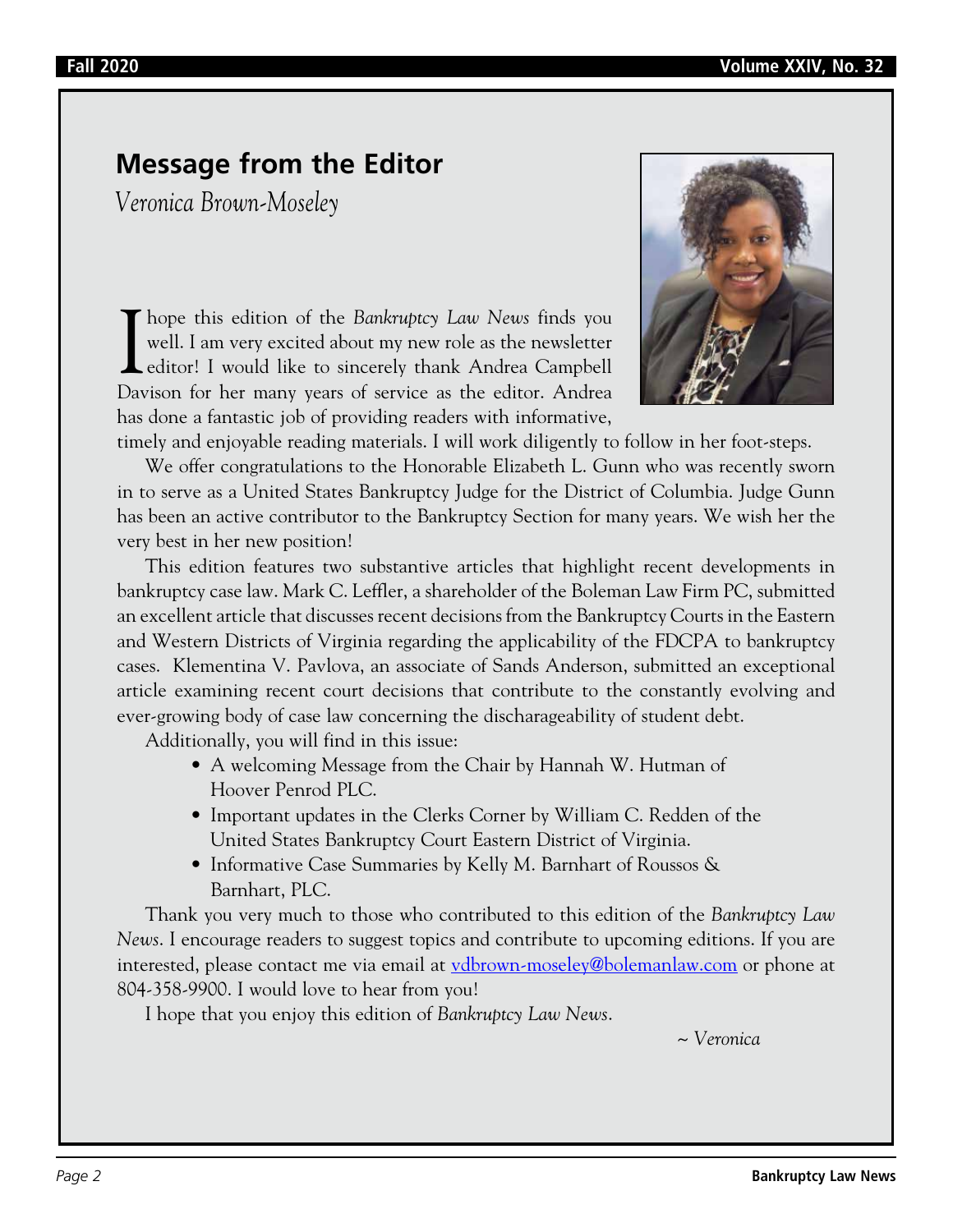# **Message from the Chair of the Section**

*Hannah W. Hutman*

I hope this newsletter finds you safe and<br>healthy! Who would have thought we<br>would still be greeting each other in this<br>feshion 8 months into the Covid 10 pandom healthy! Who would have thought we would still be greeting each other in this fashion 8 months into the Covid-19 pandemic. When the world shut down last March it seems safe to say that no one knew what to expect next. As bankruptcy attorneys we are accustomed to acting quickly in the midst of less than ideal circumstances and the last few months prove that is true more than ever. We are a resilient group, who some might say thrive in a crisis. Without missing a beat our courts moved to telephonic or virtual hearings and attorneys set up shop out of the comfort and safety of their home. The economic realities of the pandemic meant that our services were needed more than ever and we rose to the challenge. Now this "new normal" is beginning to feel just "normal."

I am honored to serve as Chair of the Board of Governors of the Bankruptcy Section this year alongside Dylan G. Trache of Nelson Mullins (Washington D.C.) as vice-chair and Kelly Barnhart of Roussos & Barnhart, PLC (Norfolk) as secretary. I am also pleased to welcome our new members, Andrea Campbell Davison of Bean, Kinney & Korman PC (Arlington), Janice Hansen of Cox Law Group (Lynchburg), and Michael Hastings of Woods Rogers PLC (Roanoke). In addition, Veronica Brown-Moseley of Boleman Law Firm, P.C. (Richmond) has taken on the role of Newsletter Editor.

The Board would like to thank Erika Morabito for her leadership and dedication to the Board of Governors in her role as Chair last year. In addition, we would like to recognize and thank Andrea Campbell Davison for her service as Newsletter Editor over the last five



years. If you are interested in serving on the Board of Governors or contributing the newsletter, please reach out to me or any of the Board members. We are always looking for energetic and enthusiastic attorneys with a passion for the practice of bankruptcy law to serve on the Board.

While we certainly don't know what this year will hold or when things will return to the "old normal," we are committed to serving you and helping connect the bar during a time when connecting is especially difficult. One of my goals as Chair is that the efforts of the Board of Governors benefit and improve the practice of law for *all* bankruptcy practitioners in *all* areas of the Commonwealth. Dylan Trache is already hard at work planning the annual Bankruptcy Practice Seminar. Like most seminars, it will be held virtually this year. I miss live in-person seminars, but there are advantages to a virtual world. Hopefully even more of you can attend, since travel won't be an issue! If you have suggestions for topics or would like to be a speaker please don't hesitate to contact Dylan.

Despite the very unusual times and circumstances, we are looking forward to a productive year serving as your Board of Governors. Stay safe, take care, and keep up the good work.

*~ Hannah*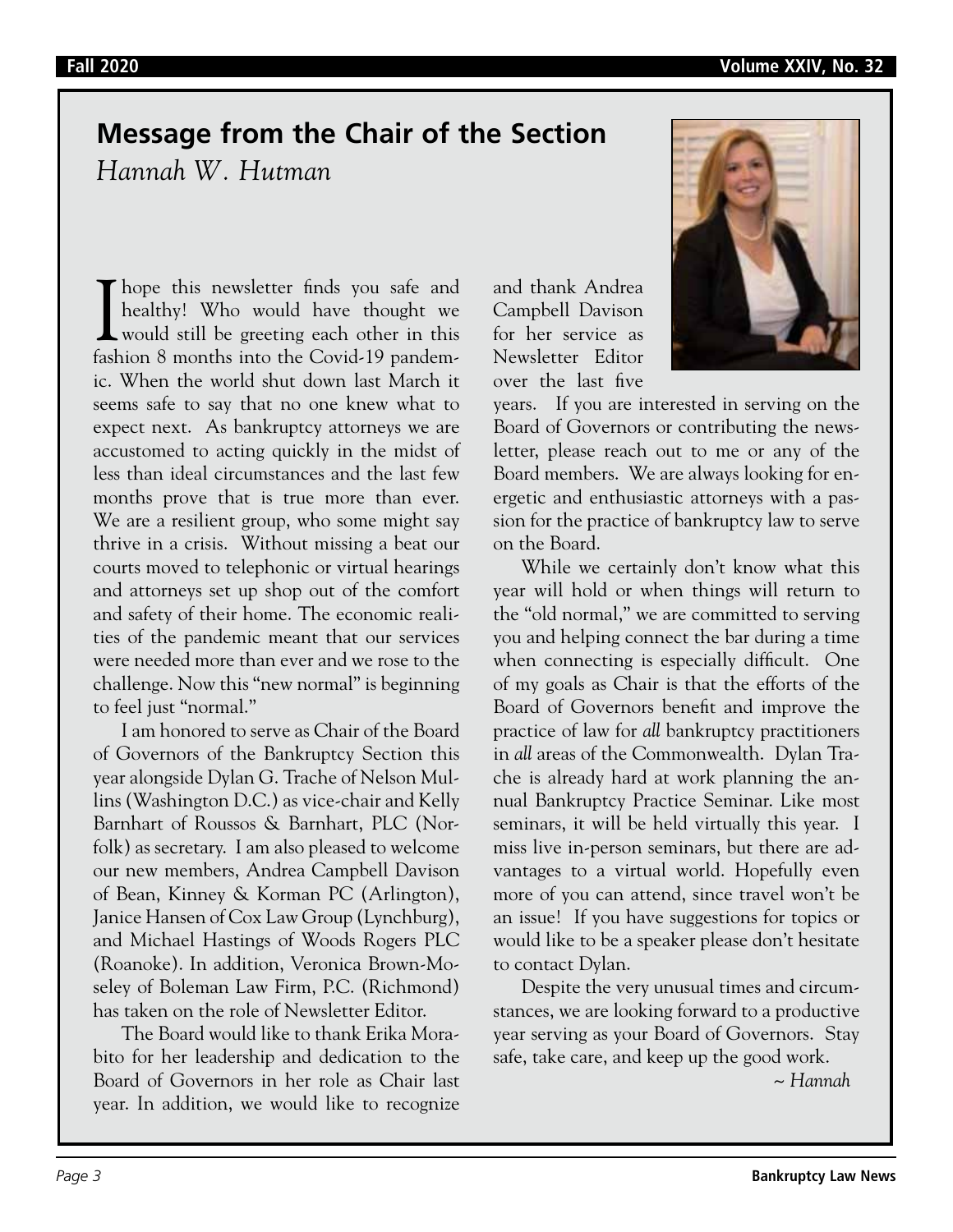## *continued from page 1*

contained \$0.00 in pre-charge-off interest and other finance charges.6 This, the plaintiff alleged, was a violation of Bankruptcy Rule 3001(c)(2) (A), which requires that claims in individual cases contain an itemization of "interest, fees, expenses, or other charges incurred before the petition was filed"7. Likewise, the plaintiff alleged this same conduct violated § 1692e of the FDCPA for "using false, deceptive, and/or misleading representations or means in connection with collection of a debt, including but not limited to the false assertion that no interest or fees were included in the amount."<sup>8</sup> Claims were also brought that PRA violated § 1692f of the FDCPA "by using unfair and unconscionable means to collect a debt, including but not limited to a standard practice of filing Proofs of Claim without intending to comply with Federal Rule of Bankruptcy Procedure 3001(c) and by not providing the writings underlying its Proofs of Claim."9

*Maddux* served as a roadmap to which Judge Phillips hewed closely in evaluating PRA's violations of Bankruptcy Rule 3001, which PRA eventually admitted<sup>10</sup>, and the determining of the appropriate sanction under Rule  $3001^{11}$ . In the settlement that ended the litigation, PRA agreed to pay Mr. Derby \$2,250.00 and pay his attorneys the reasonable fees as determined by the Court under Rule 3001(c)(2)(D), amend hundreds of claims, and conform all future claims in the Eastern District of Virginia to the requirements of Rule 3001, as interpreted by the Court in *Maddux*. 12 In the end, the court justified awarding attorney fees against PRA squarely upon the authorization provided by the Bankruptcy Rule and *Maddux*13, a decision that it explained put PRA on notice that its claims violated Rule 300114.

Where the *Derby* case broke new ground was in its first opinion, *Derby I*, on PRA's motion to dismiss the FDCPA counts. After the 2017 Supreme Court decision, *Midland Funding, LLC v. Johnson*15, questions remain whether bankruptcy

courts may consider remedies under the FDCPA for post-bankruptcy debt collection abuses where a remedy already exists under the Bankruptcy Court and/or Rules. The *Derby* court dismissed the FDCPA causes of action, citing the "two separate but related rationales" of *Midland v. Johnson*—"the Court's analysis of the broad definition of 'claim' under the Bankruptcy Code and its recognition of the differences between the purposes and structural features of the Bankruptcy Code and the FDCPA"<sup>16</sup> —and holding,

The logical conclusion is that the Supreme Court has determined that when a creditor's alleged misconduct involves the filing of a proof of claim in a bankruptcy case for a debt that would be enforceable under state law, the Bankruptcy Code and Rules provide the exclusive means for addressing the allowance of the claim and the creditor's misconduct. [ ]. The Supreme Court's ruling in *Midland* resolved a split among the circuit courts over the applicability of the FDCPA to the claims process in bankruptcy  $\dots$ .<sup>17</sup>

*Midland v. Johnson* was one of a series of cases brought in various circuits that alleged a debt collector's filing of a proof of claim to collect a stale debt (one in which the statute of limitations has run) was a violation of the FDCPA. As Chief Judge Connelly from the Bankruptcy Court in the Western District of Virginia recently explained the case,

The Supreme Court of the United States addressed whether the filing of a proof of claim which "on its face indicates that the limitations period has run" violates the FDCPA in *Midland Funding, LLC v. Johnson* . . . . Ultimately, the Supreme Court determined that the filing of proofs of claim for time-barred claims was neither "false, deceptive, or misleading" nor "unfair" or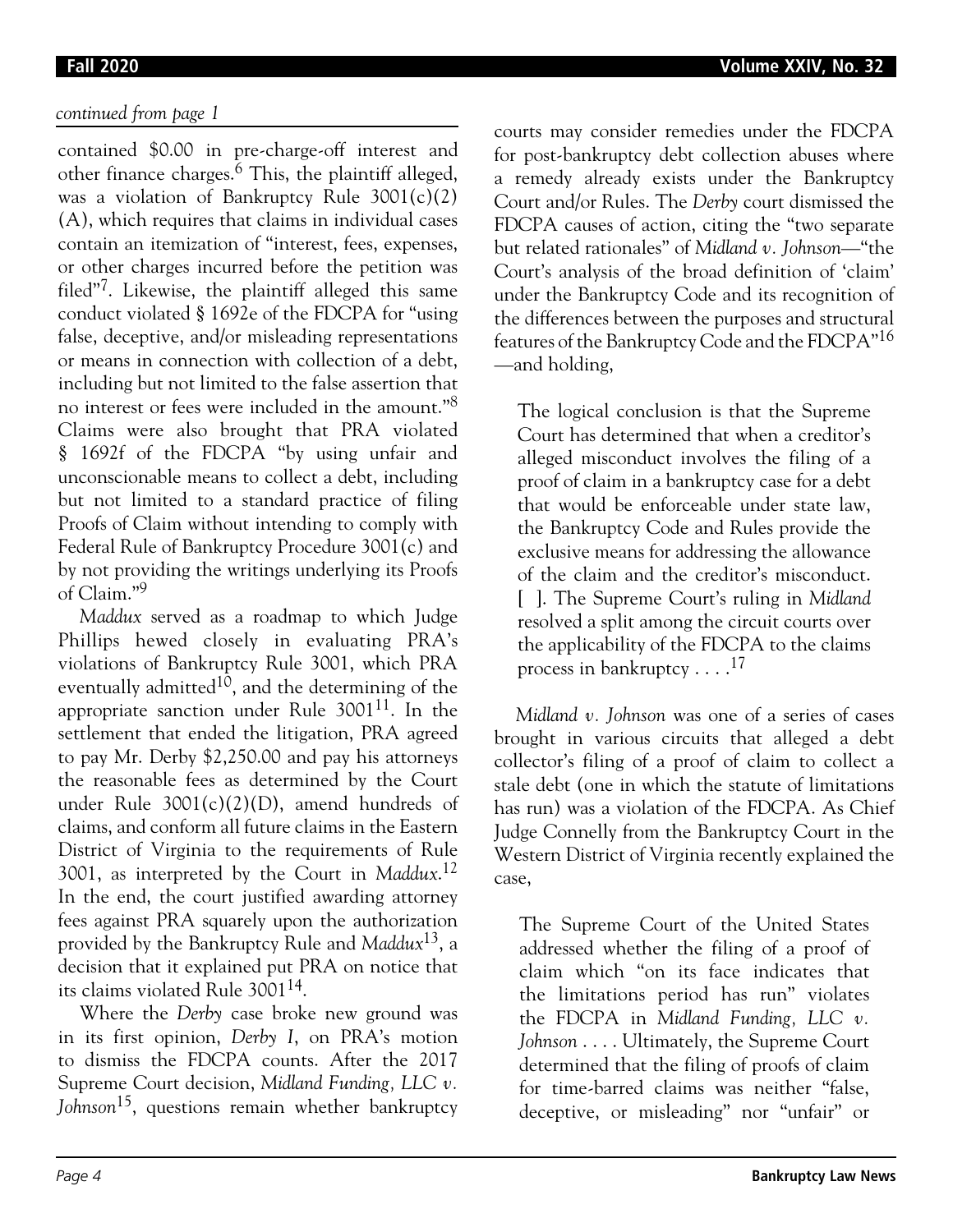"unconscionable" under the FDCPA. [ ]. Even though the chapter 13 debtors had the ability to assert the statute of limitations as an affirmative defense to the claims, the applicable state law "provide[d] that a creditor has the right to payment of a debt even after the limitations period has expired." [ ]. Based on the broad definition of "claim" under the Bankruptcy Code, the Supreme Court found that the creditor had a claim (i.e., a "right to payment") and so filing a proof of claim when the debtor had available defenses to the debt was not "within the scope of any of the five relevant words of the Fair Debt Collection Practices Act."18

Courts have struggled with how—or if—the FDCPA applies to debt collectors who take part in bankruptcies, especially given the complete system of rules that already exists to govern bankruptcy cases. The two systems seem to overlap one another, they are not entirely congruent, and, sometimes, "the application of one system is jarring against the background of another."19 To date, no issue has better demonstrated the apparent incongruity between the Bankruptcy Code and Rules and the FDCPA than that presented for review in *Midland Funding, LLC v. Johnson*: Is it "false, deceptive, or misleading" under the FDCPA for a debt collector to file a proof of claim to collect a debt that is timebarred under a statute of limitations, where the debt collector has followed the requirements of the Bankruptcy Rules for filing claims, and truthfully identified the date of the last payment on the debt such that it is clearly identifiable as a time-barred debt?20

Those who hoped the Supreme Court would determine, once and for all, the applicability of the FDCPA to debt collection taking place in bankruptcy cases—whether or not the FDCPA is precluded by the Bankruptcy Code—would be disappointed. The *Derby* court's opinion is

that the FDCPA is precluded, at least "when a creditor's alleged misconduct involves the filing of a proof of claim in a bankruptcy case for a debt that would be enforceable under state  $law^2$ , but courts remain split even as to this limited view of *Midland v. Johnson*. Even the Bankruptcy Courts of the Eastern and Western Districts of Virginia disagree<sup>22</sup>. Indeed, a decision just issued by Chief Judge Connelly in the Bankruptcy Court for the Western District of Virginia takes a decidedly different approach than *Derby*23.

In *Thomas v. Midland*, the creditor (the same creditor that was the defendant in *Maddux* and the successful appellant in *Midland v. Johnson*)was filing claims for defaulted credit card accounts in the Western District of Virginia that, like those in *Maddux* and *Derby*, "contained false statements about whether interest or fees were embedded in the claim amounts."24 Judge Connelly was called upon to rule on Midland's Motion for Partial Summary Judgment, which the court noted "relies heavily upon *In re Derby*"25 in arguing that "the FDCPA is inapplicable to the allegations raised in the amended complaint because the Bankruptcy Code and Federal Rules of Bankruptcy Procedure provide the exclusive means to address the purported misconduct."26 The court further described Midland's position as follows: "The defendants argue that false representations on a proof of claim are merely violations of Rule 3001 and should exclusively be addressed through the remedies afforded debtors under the Federal Rules of Bankruptcy Procedure."27 The plaintiffs see the issue differently: "the plaintiffs insist the systemic practice of filing proofs of claim with false statements, designed to avoid Rule 3001, violates the FDCPA and cannot be resolved through Rule 3001."<sup>28</sup>

Although the *Thomas* court was emphatic that the Bankruptcy Code and Rules govern any contest regarding the amount or validity of a claim, it said this case was not "just about determining allowance of the amount of the claim".29 As a result, it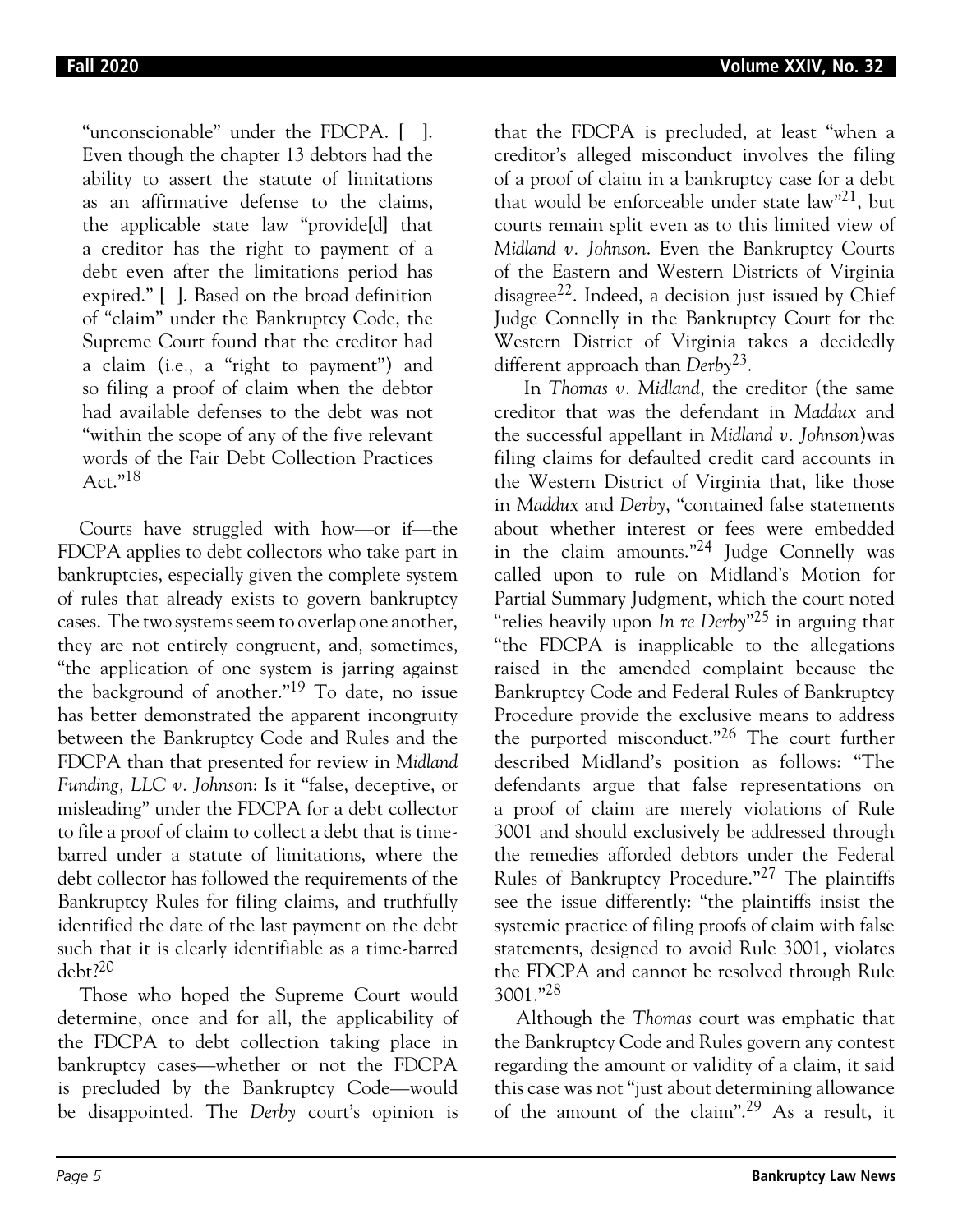explained that, nonetheless, "the FDCPA [claims] are not precluded by the claims-administration process prescribed by the Bankruptcy Code and Rules."30 The court described the nature of the plaintiff's claims and why the Bankruptcy Rules did not apply:

The plaintiffs allege false representations made on the *original* proofs of claim along with the practice described to obstruct enforcement of Rule 3001. These allegations do not fall *within* Rule 3001 and so it is not clear how Rule 3001 provides the exclusive means to remedy the misconduct. Put differently, because the plaintiffs have described conduct that could violate 15 U.S.C. § 1692e and § 1692f and is not specifically addressed under Rule 3001, Count I of the plaintiffs' amended complaint is not precluded by the claims administration process prescribed by the Bankruptcy Code and Rules.<sup>31</sup>

This decision, the court explained, "is not irreconcilable" with *Midland v. Johnson*. 32 In *Midland v. Johnson*, the Supreme Court had emphasized that the claim at issue "contained no false representations"33 and, thus, was not "false, deceptive, or misleading, and the filing of the proofs of claim was not unfair or unconscionable".34 Even though the *Thomas* court noted that *Midland* held a valid claim—just like the creditor in *Midland v. Johnson*—"[t]he difference with *Midland* in the instant adversary proceeding is that it filed proofs of claim with false representations, not merely that it filed claims to which there may be a valid affirmative defense."<sup>35</sup>

The different views expressed by the *Derby* and *Thomas* courts are not surprising, considering the concern the Supreme Court expressed regarding the potential that creditors could be subject to liability under the FDCPA for merely doing what the Bankruptcy Code allows by filing a claim.<sup>36</sup> The Supreme Court used the term "delicate balance" to describe how the bankruptcy process invites creditors with even unenforceable claims to file proofs of claim, while also allowing parties in interest to object to those claims.<sup>37</sup> The Court reasoned that, given the process set out in the Bankruptcy Code for filing unenforceable claims and objecting to those claims, and the protections provided by the "knowledgeable trustee," it would upset this "delicate balance" to apply liability under the FDCPA against claimants who were merely doing what the Bankruptcy Code and Rules allow.<sup>38</sup> This discussion has led to a new split in context of the claims filing process in bankruptcy. The *Derby* and *Thomas* courts are certainly not alone in reaching different conclusions, as other courts have also expressed different views of the applicability of the FDCPA to claims-related conduct.39

It remains to be seen whether the Fourth Circuit—much less the Supreme Court itself—will ever clarify how courts should apply *Midland v. Johnson*. It appears the *Derby* court may currently be in the majority in its viewpoint that the claims process, including a robust application of the court's power to impose sanctions under Bankruptcy Rule  $3001(c)(2)(D)^{40}$ , is the exclusive means of addressing misconduct like that of Midland in *Maddux* and PRA in *Derby*. Or, perhaps the insightful analysis of *Thomas v. Midland* will begin to convince other courts that the "delicate balance" of the bankruptcy system is not upset by application of the FDCPA when the creditor's claim filing is false, deceptive, misleading, unfair, or unconscionable. One thing is clear, however, at least in Virginia: creditors should take care to itemize the interest, fees, and other charges embedded in their claims.

### **Endnotes**

**2.** Even the legal representation was the same in *Derby* as in *Maddux*: the debtor/plaintiff was represented by lawyers from

**<sup>1.</sup>** Adv. Pro. No. 18-03097-KLP, 2020 Bankr. LEXIS 2589 (Bankr. E.D.Va. Sept. 29, 2020) ("*Derby IV*").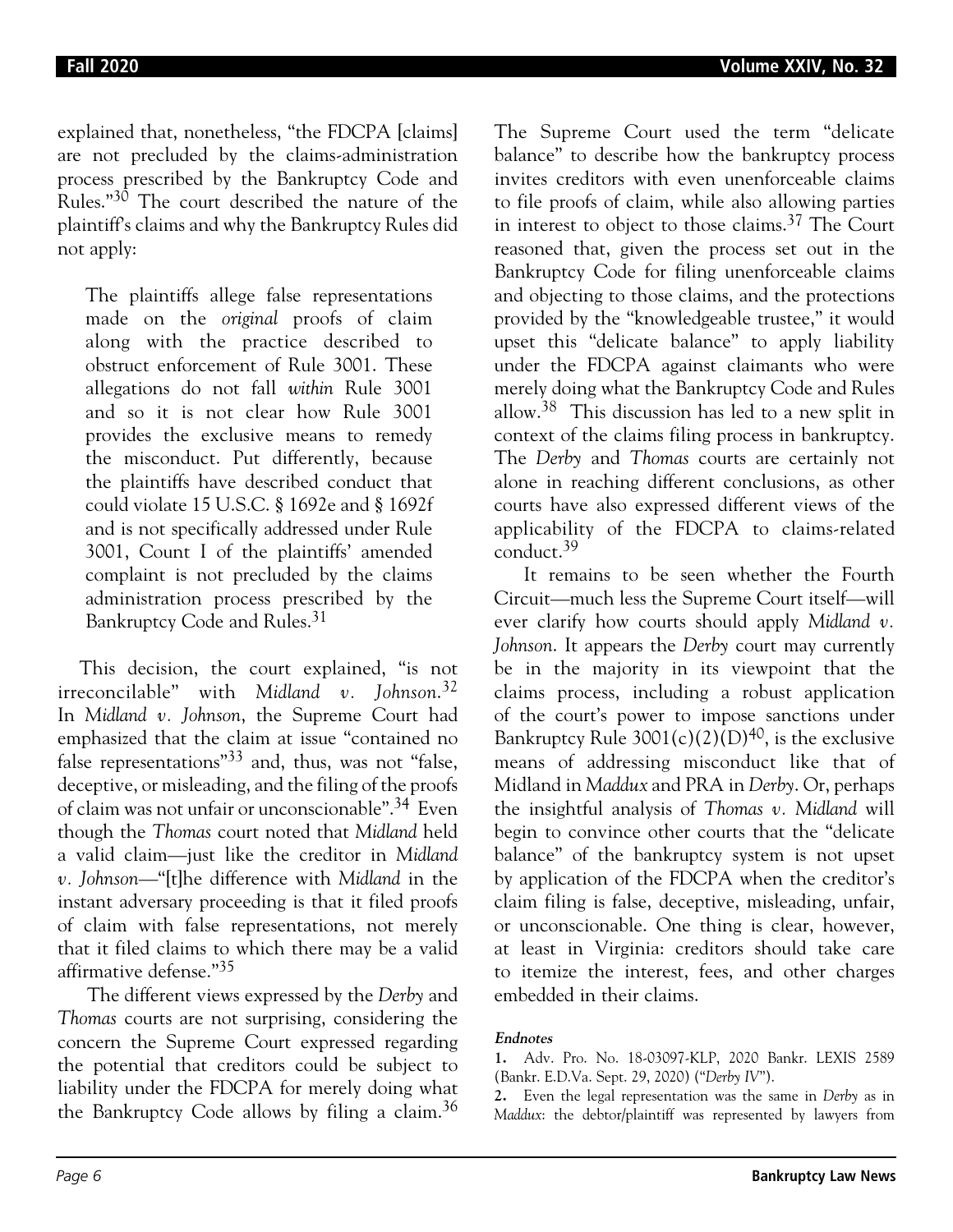Boleman Law Firm, Consumer Litigation Associates, and Dale W. Pittman, Esquire, and the creditor/defendant was represented by Hunton Andrews Kirth.

- **3.** 567 B.R. 489, 499-500 (Bankr. E.D.Va. 2016).
- **4.** 15 U.S.C. §1692 *et seq.*
- **5.** 137 S. Ct. 1407 (2017).

**6.** Adv. Pro. No. 18-03097-KLP, 2019 Bankr. LEXIS 945 at \*4-5 (Bankr. E.D.Va. March 28, 2019) ("*Derby I*").

- **7.** Fed. R. Bankr. P. 3001(c)(2)(A).
- **8.** *Derby I* at \*8.
- **9.** *Id.*

**10.** Adv. Pro. No. 18-03097-KLP, 2019 Bankr. LEXIS 882 at \*4-5 (Bankr. E.D. Va. March 31, 2020) ("Derby III").

**11.** *Derby III* at \*12 ("PRA has stipulated that its proof of claim did not comply with Bankruptcy Rule  $3001(c)(2)(A)$  as interpreted in *Maddux*. The Court finds that an award of attorney's fees and expenses is the 'appropriate' relief, particularly given PRA's violation of the Rule in the aftermath of *Maddux*.").

- **12.** *Derby III* at 4-5.
- **13.** *Derby III* at \*12.

**14.** *Derby III* at \*10-11 ("PRA was aware of this Court's decision in *Maddux* as early as December 2016 yet chose to continue filing proofs of claim that violated its mandates. [ ]. The Court must conclude that PRA filed proofs of claim that it knew were improper under *Maddux*.").

**15.** 137 S. Ct. 1407 (2017).

- **16.** *Id.* at \*9.
- **17.** *Derby I* at \*13-14.

**18.** In re Thomas, 2020 Bankr. LEXIS 3019, \*16-17 (Bankr. W.D. Va. October 28, 2020), citing *Midland v. Johnson* at 1411-12 (internal citations omitted).

- **19.** *Randolph v. IMBS, Inc.*, 368 F.3d 726, 731 (7th Cir. 2004)
- **20.** 137 S.Ct. at 1411.
- **21.** *Derby I* at \*13-14.
- **22.** See *Thomas v. Midland Funding, LLC (In re Thomas)*, 578 B.R.
- 355 (Bankr. W.D. Va. 2017).

**23.** *Thomas v. Midland Funding, LLC (In re Thomas)*, Adv. Pro. 17-05010-RBC, 2020 Bankr. LEXIS 3019 (Bankr. W.D.Va. October 28, 2020).

- **24.** *Thomas* at \*7.
- **25.** *Id.* at \*17.
- **26.** *Id.* at \*15.
- **27.** *Id.* at \*18.
- **28.** *Id.* at \*18-19.
- **29.** *Id.* at \*22.
- **30.** *Id.* at \*24.
- **31.** *Id.* at \*23.
- **32.** *Id.* at \*24.
- **33.** *Id.*, citing *Midland v. Johnson* at 1411.
- **34.** *Id.*
- **35.** *Id.* at \*24-25.
- **36.** *Midland v. Johnson* at 1415.
- **37.** *Id.* at 1412.
- **38.** *Id.* at 1415.

**39.** See *Morris v. Midland Funding, LLC*, No. 19-cv-795, *2019 WL 4142714 (D. Minn. Aug. 29, 2019)*; *Gibbs v. Resurgent Capital Servs., L.P.*, No. 19-cv-1844, *2020 WL 319657 (D. Minn. Jan. 21, 2020); In re Martin, 617 B.R. 866 (Bankr. S.D. Miss. 2020)*; and *Yavorka v. Midland Credit Mgmt., Inc.*, No. 19-122, 2020 WL 5747832 (W.D. Pa. Sept. 25, 2020) (FDCPA is precluded by the bankruptcy claims process). But see *Howard v. LVNV Funding, LLC*, Case No. 3:19-cv-93, *2020 WL 978653 (W.D. Pa. Feb. 28, 2020)* (FDCPA counts are not precluded by the Bankruptcy Code).

**40.** The court ordered PRA to pay attorneys fees in the amount of \$114,407.44 to counsel for Mr. Derby in *Derby IV* at \*14.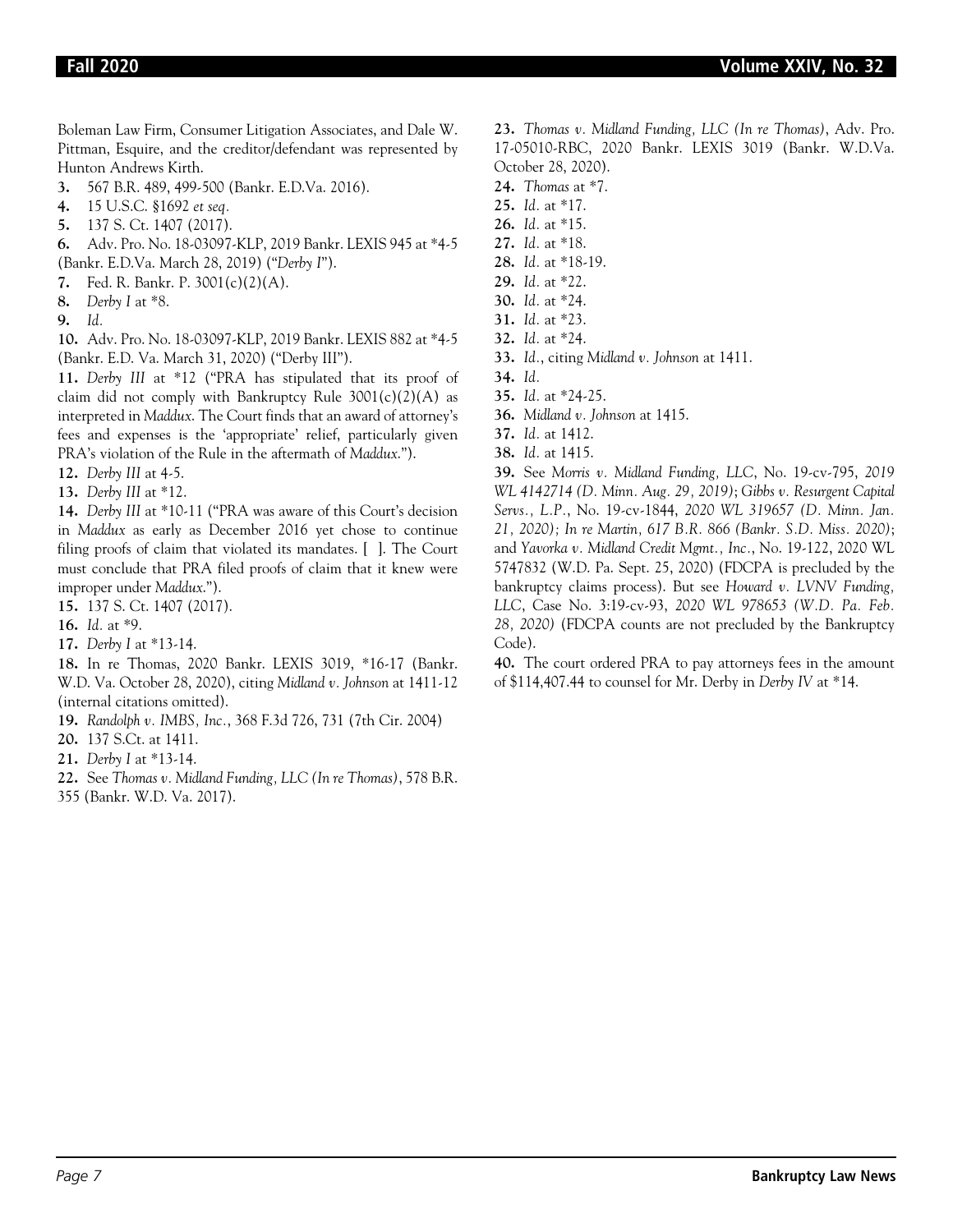# **Discharging Student Loan Debt: The Devil's in the Details**

*By Klementina V. Pavlova*1



A lot has been written about the dischargeability of student loans through bankruptcy, or rather the lack thereof.<sup>2</sup> And for good reason, the student loan debt in 2020 is now about \$1.67 trillion and quickly rising.3 Unlike other types of personal debt, most types of student loans are nearly impossible to discharge even in bankruptcy, including government-backed loans. The obligation to repay has overarching effects on the economy, which leave the borrower with less income available to build savings or purchase a home. While there is a consensus among bankruptcy practitioners and the general public, that student loans are non-dischargeable, courts are starting to recognize limited but significant exceptions to the general rule.

On August 31, 2020, the U.S. Court of Appeals for the Tenth Circuit, sided with borrowers who sought discharge of private student loans after filing for bankruptcy.4 The ruling in *In re McDaniel*  centers on a couple, Byron and Laura McDaniel, who sought chapter 13 bankruptcy relief for debts including about \$200,000 of private student loans. The student loans were issued by the private lender, Navient Solutions LLC (formerly known as Sallie Mae or SLM Corporation), through the Tuition Answer loan program.<sup>5</sup> The Tuition Answer Program is a direct-to-consumer loan product outside the confines of the financial aid office and in excess of the school's published "Cost of Attendance" ("COA").6 From 2004-2007, the McDaniels' borrowed \$107,467 in six Sallie Mae Tuition Answer Loans.7 The total balance of these

Tuition Answer Loans is now \$245,264, "despite consistent monthly payments of more than \$2,000 for several years." $8^{\circ}$  The issue raised in the case is whether this type of a private loan, the Tuition Answer Loan, constitutes "an obligation to repay funds received as an educational benefit," within the meaning of §  $523(a)(8)(A)(ii).$ <sup>9</sup> The Court held that it does not.

As the Court stated, "the types of debt § 523(a) (8) excepts from discharge are the following: "an educational benefit overpayment or loan made, insured, or guaranteed by a governmental unit"; "any other educational loan that is a qualified education loan"; and—the exception at issue here—"an obligation to repay funds received as an educational benefit, scholarship, or stipend.""10 Educational debts that fall within the statutory exceptions are presumptively non-dischargeable absent a finding of "undue hardship." But educational debts that do not fall within the statutory exception do not enjoy the same protection from  $\S$  523(a)(8).

The McDaniels argued that these Tuition Answer Loans were discharged through their bankruptcy because they do not meet the types of debt enumerated in §  $523(a)(8)$ , i.e. they are not a loan guaranteed by the federal government, not a qualified educational loan and not an obligation to repay funds received as an education benefit. Navient argued that the Tuition Answer Loans fall under §  $523(a)(8)(A)(ii)$  because they enabled Ms. McDaniel to attend college and she certified that the loan proceeds are to pay for expenses directly related to attending college. In essence, Navient's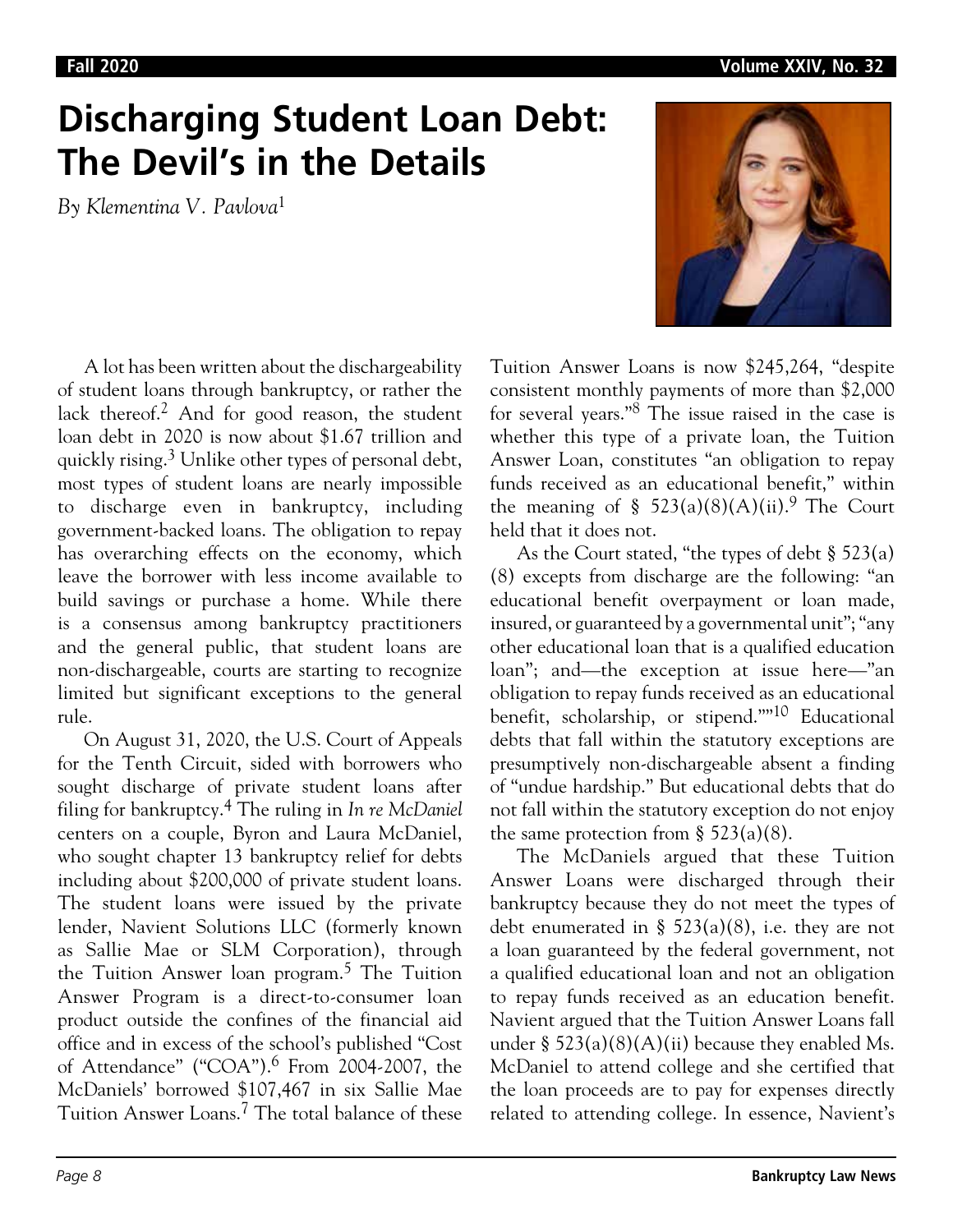argument is that by "enabling Ms. McDaniel to enroll in and attend college and support her personal decision to improve her life through higher education, the loans conferred 'educational benefits' on her and are therefore excepted from discharge in bankruptcy."11 In response, the McDaniels reasoned that although all loans may be obligations to repay funds that does not mean all obligations to repay funds are loans.

The Tenth Circuit reasoned that the type of private loan issued by Navient, which didn't meet the Tax Code's definition of a qualified student loan, doesn't enjoy the same protections against cancellation, because it does not fit under the definition on "an obligation to repay funds received as an educational benefit."12 The Court's analysis focused on the statutory language of § 523(a)(8) and concluded that the statutory terms "obligation to repay funds received as an educational benefit" and "educational loan" mean separate things.<sup>13</sup> In support, the Court cited to *In re Crocker* standing for the proposition that "if Congress wanted the exception set forth in §  $523(a)(8)(A)(ii)$  to cover student loans, it would have used the term "educational loan" or an iteration thereof in that provision, just as it used the term in defining the scope of the exceptions in the statute's adjoining subsections."14 The Court distinguished an "obligation to repay funds received as an educational benefit" and "educational loan" by noting that "when normal speakers of English refer to things like a health benefit, unemployment benefit, or retirement benefit, it is using a definition of "benefit" that implies a "payment," "gift," or "service" that ordinarily does not need to be repaid."15 The Court rejected all of Navient's arguments or found them unpersuasive.

While the ruling is limited to loans that are issued by private lenders for certain non-accredited schools or loans that exceed the cost of attendance, this is significant for consumers qualified to discharge their shares of roughly \$130 billion in private educational debt.16 The Tenth Circuit joins

a growing number of courts holding a narrower view of §  $523(a)(8)(A)(ii)$  and providing tangible relief to a small but significant constituency of student loan borrowers. For example, in *In re Campbell*, the Bankruptcy Court for the Eastern District of New York, held that  $\S$  523(a)(8)(A) (ii) does not encompass a private bar study  $\alpha$ <sub>17</sub> The *Campbell* court reasoned that if § 523(a)(8)  $(A)(ii)$  applied to loans, it would "swallow" the other sections of § 523(a)(8).<sup>18</sup> And similar to the *McDaniel* court, it employed the canon of statutory construction known as *noscitur* a sociis (when a statute contains a list, each word in that list presumptively has a "similar" meaning).<sup>19</sup> The Court stated that because  $\S$  523(a)(8)(A)(ii) lists the nondischargeable obligations, as follows: "an obligation to repay funds received as [1] an educational benefit, [2] a scholarship, or [3] a stipend", then "educational benefit" must be understood to refer to something other than a loan, especially given that Congress uses the word "loan" elsewhere in § 523(a)(8).20 In *Dufrane*, the court agreed with the reasoning of *Campbell* and found that  $\S$  523(a)(8)(A)(ii) excepts from discharge educational debts other than loans, which it found is consistent with the canons of statutory construction and the policy of the Bankruptcy Code to strictly construe exceptions to discharge.<sup>21</sup> The Dufrane court also noted that in 2005 Congress made §  $523(a)(8)(A)(ii)$  an independent category that is detached from the obligations described by the phrase "educational benefit overpayment" or "loan" in §  $523(a)(8)(A)(i)$  and "any other educational loan" in §  $523(a)(8)(B)$ .<sup>22</sup> Similarly, in *In re Christoff*, the bankruptcy appellate panel noted that  $\S$  523(a)(8)(A)(ii) is not a "catch-all" provision designed to include every type of credit transaction that creates an educational benefit for a debtor.23 The U.S. Bankruptcy Court for the District of Maryland has also ruled on the issue and determined that the phrase "obligation to repay funds received as an educational benefit" should be interpreted narrowly by examining its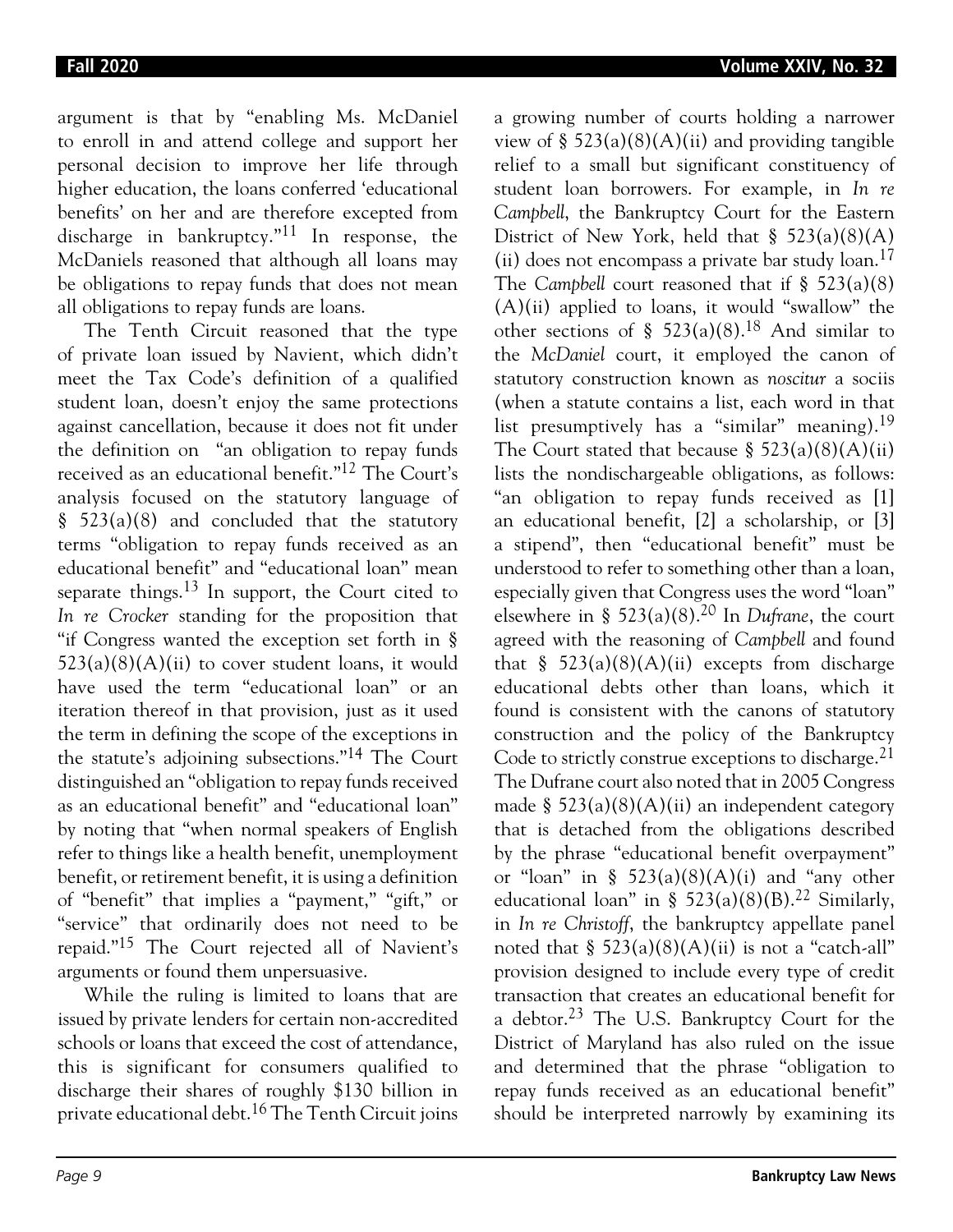grammatical structure.24 The Court noted that the word "as" conjoins the subject "obligation to repay funds received" with the predicate "an educational benefit, scholarship, or stipend."25 In *Essangui*, the court found that because Congress used the preposition "as" rather than "for" to connect the subject with the predicate, the words "benefit, scholarship, or stipend" are to be treated as examples of the "funds received" rather than being descriptions of the purpose of the "funds received."26

This developing caselaw applies to a small subset of all student loans, but it provides an opportunity for debtors who went through the bankruptcy process and who still have some private student loan debt, to rely on the decisions described above to re-open their cases and try to obtain discharge of the debts. The private student loan market stands at roughly \$130 billion, which might seem insignificant compared to the \$1.67 trillion student debt, but for individuals affected, it could make the difference between having savings to weather an economic downturn or buying their first home.

*Klementina V. Pavlova is an attorney with Sands Anderson PC and may be reached at kpavlova@ sandsanderson.com.*

### **Endnotes**

**1.** This article was prepared by Klementina V. Pavlova in her personal capacity. The opinions expressed in this article are the author's own and do not reflect the view of Sands Anderson PC.

**2.** Volume XXIV, No 30 and Volume XXIV, No 31.

**3.** *See* Board of Governors of the Federal Reserve, Consumer Credit - G.19, October 7, 2020, https://www.federalreserve.gov/ releases/g19/current/; *see also* Current Student Loan Debt in the United States, College Debt, http://collegedebt.com (keeping a running tally of the total outstanding student loan debt).

**4.** McDaniel v. Navient Sols. LLC (In re McDaniel), 973 F.3d 1083 (10th Cir. 2020)

**6.** *McDaniel v. Navient Solutions Inc. (In re McDaniel)*, Adversary No. 17-01274 KHT, Complaint, ¶17.

- **7.** *Complaint*, ¶20.
- **8.** *Complaint*, ¶21.

**9.** § 523(a)(8) of the Code reads as follows: (a) A discharge . . . does not discharge an individual debtor from any debt—(8) unless excepting such debt from discharge under this paragraph would impose an undue hardship on the debtor and the debtor's dependents, for—

(A)(i) an educational benefit overpayment or loan made, insured, or guaranteed by a governmental unit, or made under any program funded in whole or in part by a governmental unit or nonprofit institution; or

(ii) an obligation to repay funds received as an educational benefit, scholarship, or stipend; or

(B) any other educational loan that is a qualified education loan, as defined in section 221(d)(1) of the Internal Revenue Code of 1986, incurred by a debtor who is an individual;

**10.** *Id.*

**11.** *McDaniel v. Navient Solutions Inc. (In re McDaniel)*, Adversary

No. 17-01274 KHT, Motion to Dismiss, p.20.

**12.** *In re McDaniel* at 1085.

**13.** *Id.*

**14.** *Crocker v. Navient Sols., L.L.C. (In re Crocker)*, 941 F.3d 206, 218-19 (5th Cir. 2019).

**15.** *In re McDaniel* at 1093.

**15.** *See* Annie Nova, The Private Student Loan Market Has Grown. During the Pandemic, its Borrowers see Little Relief, CNBC (Sept. 15, 2020), https://www.cnbc.com/2020/09/15/ during-the-pandemic-private-student-loan-borrowers-see-littlerelief-.html.

**17.** *Campbell v. Citibank, N.A. (In re Campbell)*, 547 B.R. 49 (Bankr. E.D.N.Y. 2016).

**18.** *In re Campbell*, 547 B.R. at 55

- **20.** *Id.*
- **21.** *Dufrane v. Navient Solutions, Inc.* 566 B.R. 28, 30 (C.D. Cal. 2017)

**23.** *In re Christoff*, 527 B.R. 624, 634 n.9 (B.A.P. 9th Cir. 2015).

**24.** *Essangui v. SLF V-2015 Trust (In re Essangui)*, 573 B.R. 614 (Bankr. D. Md. 2017).

**25.** *Id.* at 623.

**26.** *Id.*

**<sup>5.</sup>** *Id.*

**<sup>19.</sup>** *Id.*

**<sup>22.</sup>** *Id.*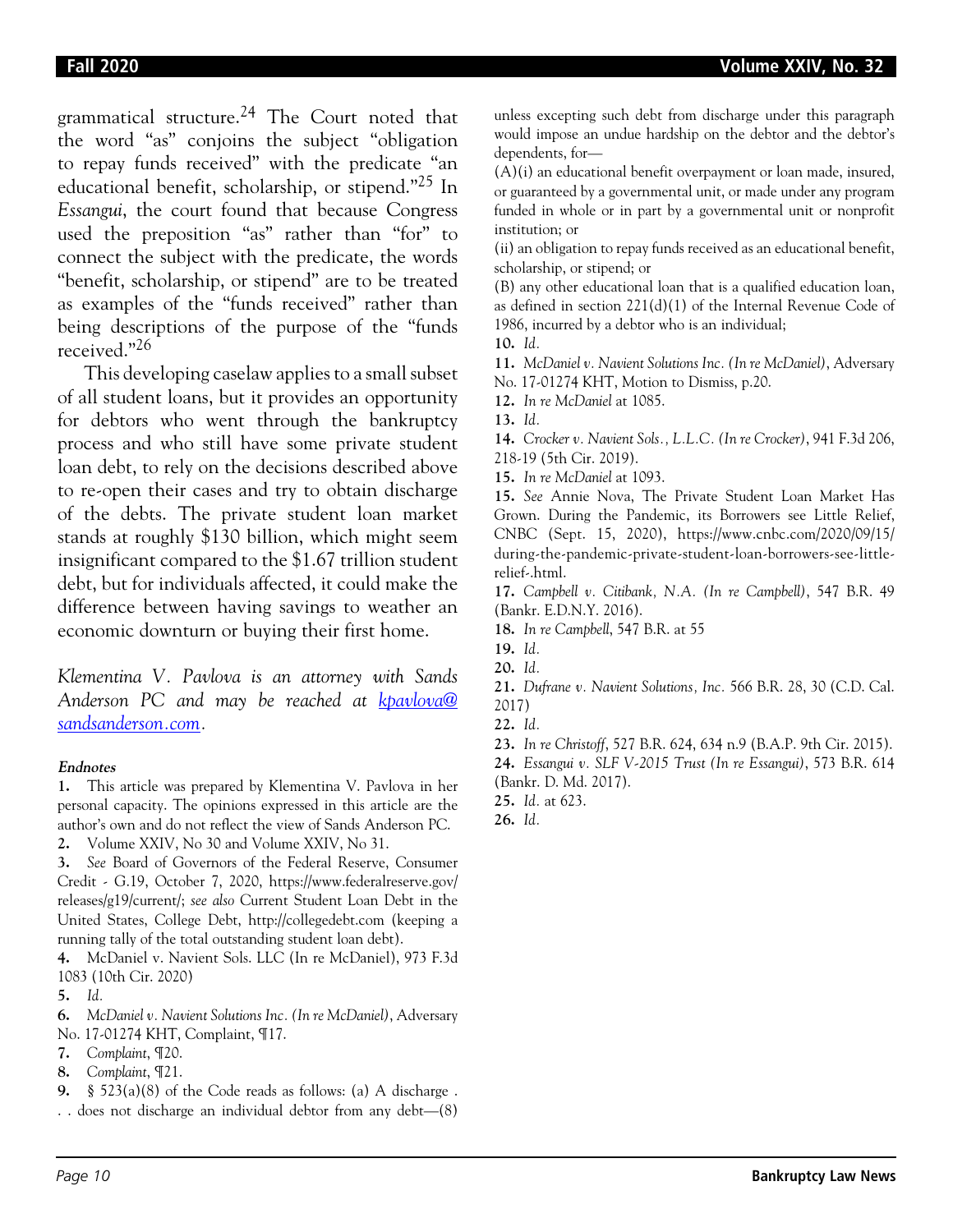# **Clerk's Corner**

*William C. Redden, Esq. United States Bankruptcy Court Eastern District of Virginia*



# **1. Attorney Admissions**

The United States Bankruptcy Court for the Eastern District of Virginia ("Eastern District" or the "Court") originally had required all Bankruptcy Court Bar members also to be members of the Bar of the United States District Court for the Eastern District of Virginia ("District Court"), or, if applicable, the Bar of the United States District Court for the Western District of Virginia. To remain in good standing in the Bankruptcy Court Bar, certain actions were to have been completed no later than September 1, 2020. While many members of the Bankruptcy Court Bar met this deadline, some have not.

By amendments to Local Bankruptcy Rule 2090-1, the Court is extending its September 1, 2020, deadline to no later than January 8, 2021, for attorneys to undertake certain actions to remain in good standing in the Bankruptcy Court Bar. A Public Notice to this effect was released on October 16, 2020, wherein comments have been invited to amendments to this Local Bankruptcy Rule, which are due on November 12, 2020, at 5:00 PM, local time. Local Bankruptcy Rule 2090-1, as amended, will take effect on November 16, 2020. The Public Notice and its accompanying attachments provide additional important information. That Notice can be accessed at the Court's internet website, at www.vaeb. uscourts.gov, under Virginia Eastern News. Affected attorneys are strongly encouraged to meet this final January 8, 2021, deadline. On October 16, the Court also released a broadcast email, via the U.S. Courts' govDelivery service, advising recipients of the Public Notice's release. The following important **"NOTE"** was included in that email, which also has been incorporated into the Public Notice:

The incorporation of the Court's new Continuing Practice Protocol into amended Local Bankruptcy Rule 2090-  $1(B)(1)$  and  $(E)(2)$  (new Exhibit 14 to the Local Bankruptcy Rules) does not alter the substantive requirements for compliance, as applicable, under those subparagraphs. Rather, the amendments to Local Bankruptcy Rule 2090-1(B) (1) and (E)(2) provide additional time for the attorneys to whom these subparagraphs apply to come into compliance, no later than January 8, 2021, by completing the necessary requirements, which are now set forth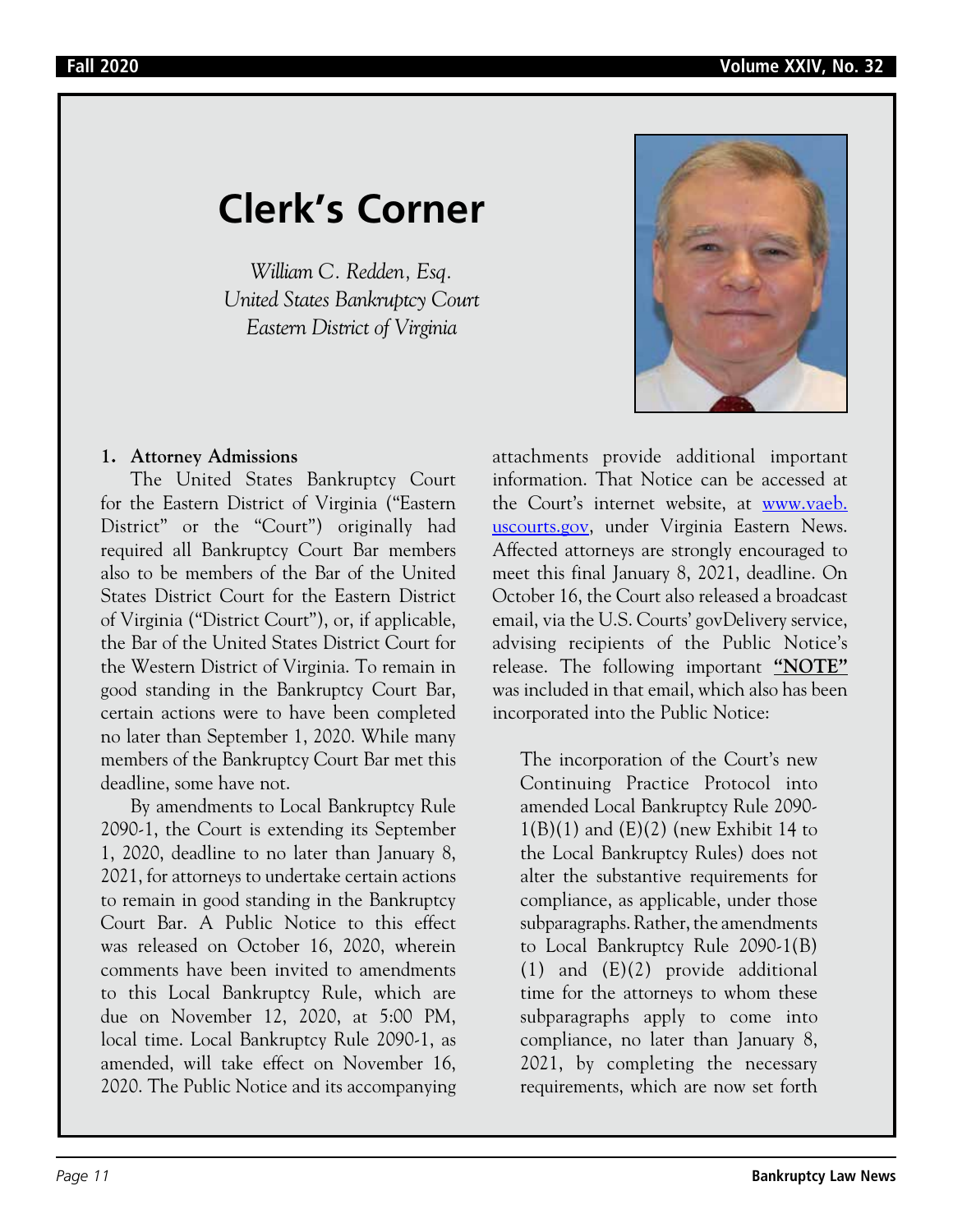in the Continuing Practice Protocol. Attorneys who have already completed the necessary actions under current Local Bankruptcy Rule  $2090-1(B)(1)$  and  $(E)$ (2), as applicable, are not required to take any further action. Amended Local Bankruptcy Rule 2090-1 does, however, impose new requirements as to certain *pro hac vice* admittees and government attorneys as set forth in subparagraphs (E)  $(3)(d)$  and  $(F)$ , respectively.

## **2. Coronavirus 2019 Pandemic**

Unlike other emergencies or disasters, the Coronavirus 2019 ("COVID-19 pandemic") remains national and global in scope rather than being restricted to a single area or region. Within the judiciary, the COVID-19 pandemic has brought about a significant disruption to all court programs including the Bankruptcy Program. Beginning in the first half of March 2020, the Eastern District acted with dispatch to address rapidly evolving social distancing requirements by shifting away from in-person to remote court hearings, making use of available technologies, reducing foot traffic to the bankruptcy clerk's office's public areas at each affected courthouse, and expanding the use of telework for Court personnel. The Court has implemented numerous district-wide standing and division-specific orders and approved procedures to meet public, litigant, attorney, United States trustee, panel and standing trustees, judiciary, and other needs. Currently, the Court is in Phase 1 of its COVID-19 Phase Recovery Plan.

The Court entered Standing Order 20-5 on March 13, 2020, which provided that all pending § 341 meetings of creditors scheduled to be held through March 31, 2020, would be continued. Standing Order No. 20-5A thereafter was entered on March 17, 2020, extending that continuance date through April 10, 2020. All deadlines that ran from a § 341 meeting of creditors' original date instead would run from the meeting's continued date. **Standing Order** No. 20-14, which the Court entered on April 2, 2020, implemented a temporary protocol for the implementation of telephonic § 341 meetings of creditors in conjunction with procedures created by the United States Trustee Program. The bankruptcy clerk's office developed procedures to address providing notices to debtors, claimants, and others in addition to attorneys in cooperation with the United States Trustee Program. The Court also approved the same through the entry of Standing Order No. 20-14.

On March 17, 2020, the Court entered Standing Order No. 20-6, which suspended the requirement for original signatures on documents. In this respect, an attorney either could obtain a client's digital signature through signature authentication software or obtain written consent from the client (*i.e.*, via email) to affix the client's electronic signature.

On March 18, 2020, the Court entered Standing Order No. 20-7, which temporarily extended all deadlines in bankruptcy cases, as set forth therein.

Pursuant to the March 27, 2020, entry of Standing Order No. 20-9, which later was extended, until further notice, on May 27, 2020, by Standing Order No. 20-19, authorized unrepresented persons, at their option, also until further notice, to file documents by mail, by lock box located inside each courthouse location, or electronically by email.

To reduce foot traffic in the public areas of the bankruptcy clerk's office, through the March 27, 2020, entry of Standing Order No. 20-10, those public areas were closed until further notice. As an alternative, lock box table stations were created in each courthouse's first floor atriumlobby areas for use by unrepresented persons. A Public Notice was released on May 21, 2020, which provides a mechanism for the public to access the judiciary's Public Access to Court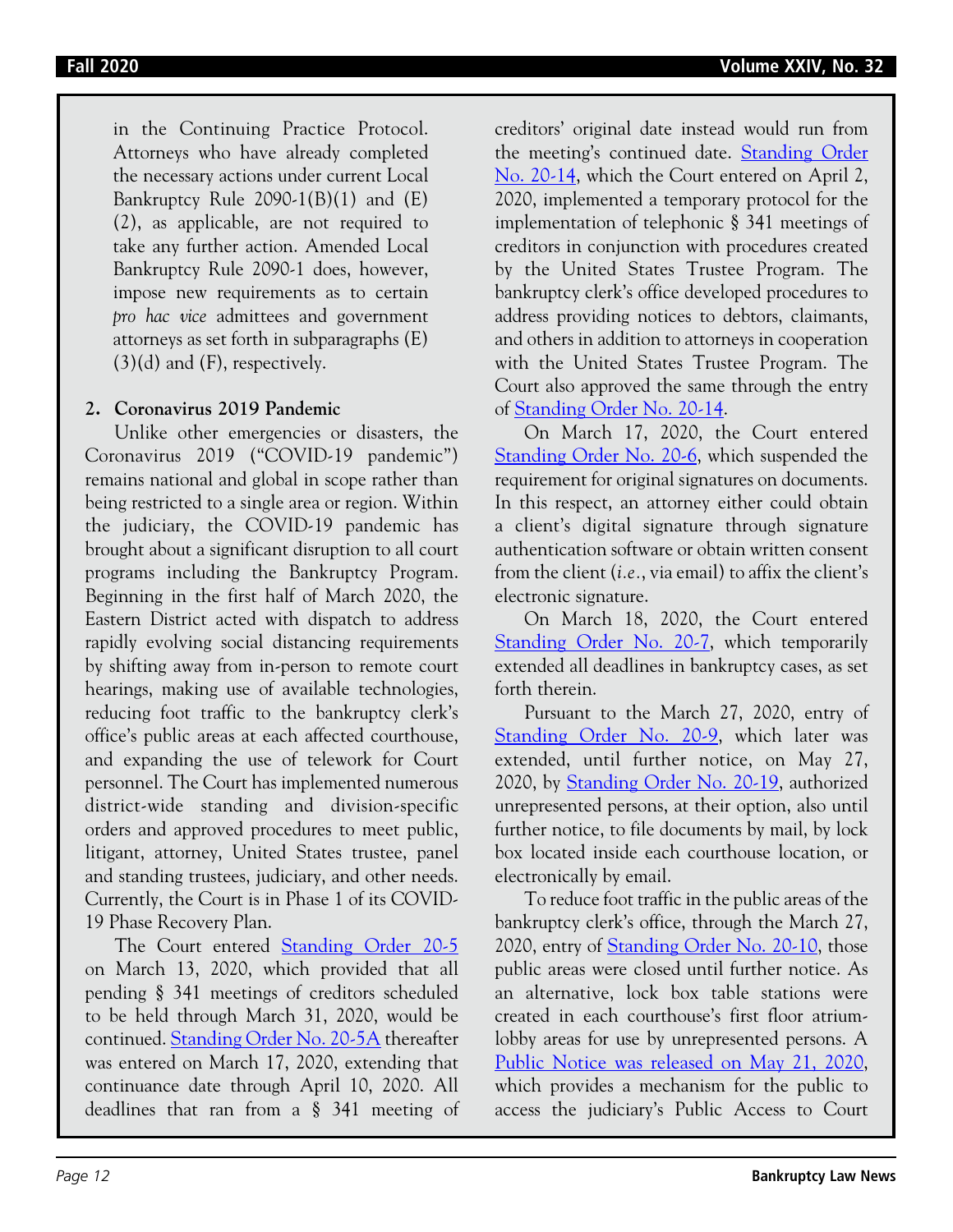Records ("PACER") system as they currently do not have access to the public computer terminals located in the public areas at each location of the bankruptcy clerk's office.

The Court addressed temporary homestead exemption filing procedures through Standing Order No. 20-11, which was entered on March 27, 2020, and made effective March 30, 2020, until further notice. That order provides that any such exemption would be deemed perfected under Va. Code § 34-17 by claiming the exemption on Schedule C and thereafter filing the same in the proper county or city before June 30, 2020, or within 5 days after the § 341 creditors' meeting, whichever occurred later. The order sets forth other applicable related provisions, as well.

To allow sufficient time for the parties in interests, litigants, attorneys, and others to address virtually all filings and a number of payment deadlines originally set to fall on April 1, 2020, through and including April 10, 2020, while the Court transitioned to a remote hearings and social distancing environment, those deadlines were extended to April 17, 2020. This was implemented by the March 31, 2020, Court entry of Standing Order No. 20-12. Additional applicable provisions also are set forth in the order. (Other deadlines had been modified by Standing Order No. 20-7.) The Court's entry of Standing Order No. 20-24 on August 31, 2020, implemented, until further notice, an amended protocol for cases under chapter 13 of the Bankruptcy Code, which permits a debtor represented by counsel to obtain a suspension of plan payments for a period of time with the consent of the chapter 13 trustee assigned to the debtor's case.

Various division-based orders have been entered to address division-specific needs.

Standing Order No. 20-13, entered on March 31, 2020, extended, for 6 weeks, deadlines for petition filing fees, in consumer chapter 7 and 13 cases, originally due between April 1, 2020, and May 31, 2020. That order also excepted payment of such filing fees from the terms set forth in Standing Order No. 20-12. Installment payments for cases filed during this period also were extended through use of a modified payment schedule. These filing and installment periods were extended, until further notice, through the May 27, 2020, entry of Standing Order No. 20-20.

On April 9, 2020, the Court entered Standing Order No. 20-15, which addressed a prohibition on audio/visual publication of court proceedings. Prohibitions included broadcasting, televising, recording, or photographing of any bankruptcy court proceedings. That order, however, "excludes . . . use by the Court of audio and audio-visual recording equipment to make the official record of court proceedings." On May 29, 2020, the Court entered Standing Order No. 20-21, which mandated that until further notice all bankruptcy court proceedings be conducted remotely unless ordered otherwise on a case-bycase basis. The Court continues to use Zoom for Government (ZoomGov) for hearings requiring video-teleconference functionality. The Court also has been using Court-Solutions.com for audio hearings. The Court is initiating a pilot program to make exclusive use of ZoomGov for all remote hearings and discontinue use of the Court-Solutions.com product. Information to this effect has been communicated to the Bar via the U.S. Courts' govDelivery email service. Additional information as to this pilot program will follow. All required security protocols are in place regarding the use of these technologies. Information and job aids have been placed variously on the Court's internet website to provide direction, guidance, and assistance to those making use of these technologies. A COVID-19 Court Operations and Information page is located prominently on the Court's internet website.

The Eastern District's District Court has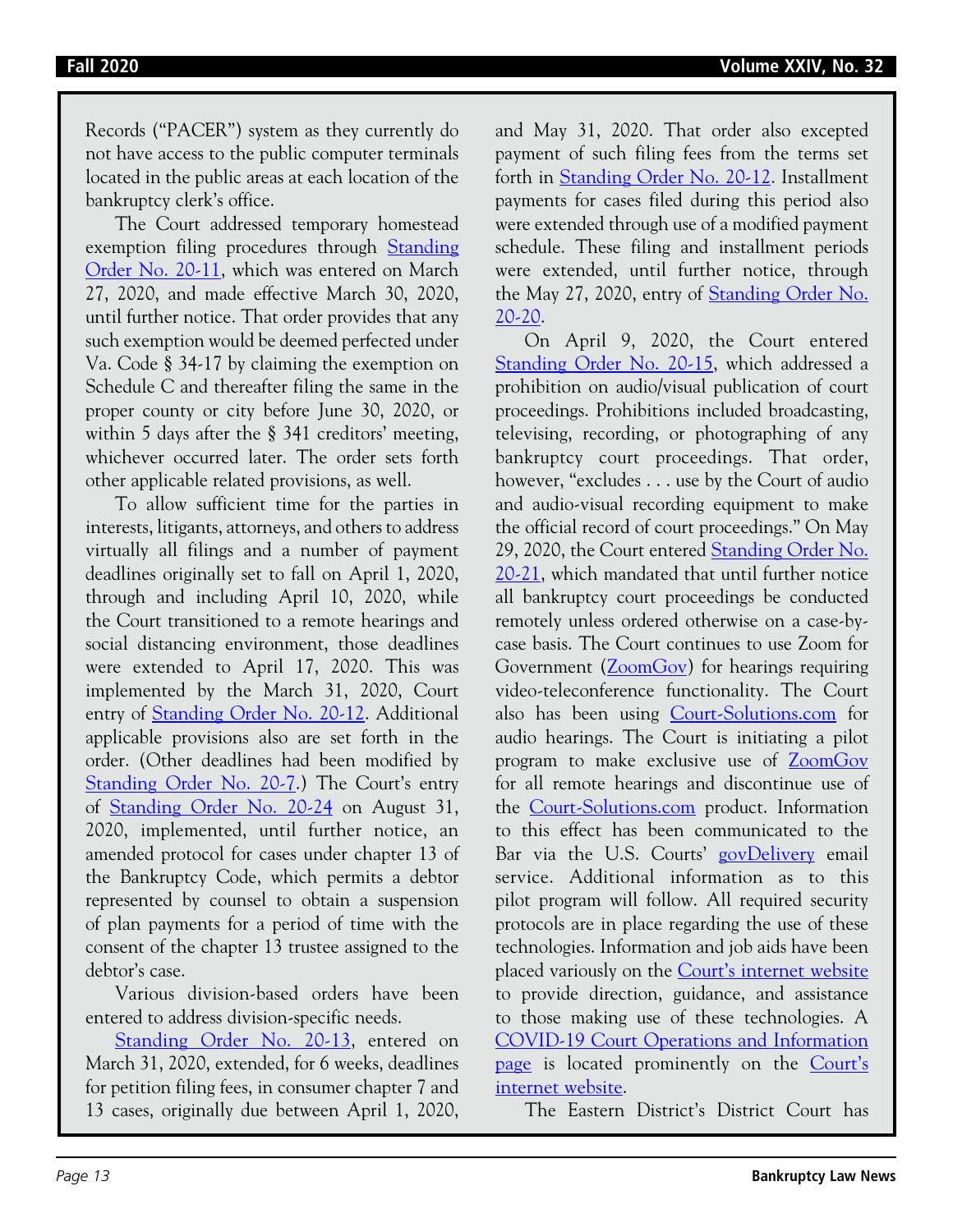established protocols through the entry of various standing orders to address face covering and social distancing requirements for each of its courthouse locations, where the Court's Norfolk, Newport News, and Richmond Divisions are also located. The Court has done the same for the Martin V.B. Bostetter, Jr. United States Courthouse in the Alexandria Division, which has two bankruptcy judges' chambers and a staffed bankruptcy clerk's office presence in addition to a staffed court of appeals judge's chambers.

Additional standing orders, division-based orders, procedures, and the like will be entered on an as-needed basis.

Much of the Court's chambers and bankruptcy clerk's office staff members perform assigned duties substantially via telework while reporting on-site on an as-needed basis.

# **3. Amendments to the Federal Rules of Bankruptcy Procedure; Amended Official Bankruptcy Forms; and Revision to the Bankruptcy Court Miscellaneous Fee Schedule**

On April 27, 2020, Chief Justice Roberts, for the United States Supreme Court, caused the transmittal of several amended Federal Rules of Bankruptcy Procedure to Congress (Rules 2002, 2004, 8012, 8013, 8015, and 8021), which will take effect on December 1, 2020, absent intervention by Congress. For information regarding these impending rule changes, see the Pending Rules and Forms Amendments webpage that is located on uscourts.gov.

The Judicial Conference of the United States' ("Judicial Conference") Advisory Committee on Bankruptcy Rules approved technical changes to correct a hyperlink embedded in Official Bankruptcy Forms 309A-I, inclusive. Instructions regarding this change along with a Committee Note have been created, as well. In addition, the Advisory Committee approved an instructions change to Official Bankruptcy Form 410A. These changes took effect on October 1, 2020. The Court has made the necessary changes to the 309A-I series of forms. Additional information is accessible on uscourts.gov at its Pending Changes in the Bankruptcy Forms webpage.

The Judicial Conference has approved a recommendation to make certain inflationbased adjustments to the Bankruptcy Court Miscellaneous Fee Schedule, which will take effect December 1, 2020. A Public Notice released on October 19, 2020, provides additional information of interest, which is accessible on the Court's internet website under Virginia Eastern News. The following item numbers are being adjusted: 2, 3, 4, 5, 7, 8, 19, 20, and 21. The Court's internet website's Fee Schedule web page will be updated on December 1.

# **4. Status of Eastern District of Virginia Temporary Bankruptcy Judgeship**

The Judicial Conference of the United States' ("Judicial Conference") Committee on the Administration of the Bankruptcy System ("Bankruptcy Committee") reviews and makes recommendations to the Judicial Conference about the number and locations of bankruptcy judgeships. In 2018, the Bankruptcy Committee selected the Eastern District for a survey of its bankruptcy judicial resources. A survey team conducted an on-site visit on June 17-21, 2019. Following the visit, the survey team prepared a report discussing the Eastern District of Virginia's bankruptcy judicial resources, which was submitted to the Bankruptcy Committee presently for information purposes. The report advised that the Court continues to require "six bankruptcy judges to operate effectively, with two judges stationed at each staffed division." The report further advised of there being "a very strong case for requesting the extension of the lapse date of the district's temporary bankruptcy judgeship [which currently is due to expire on October 26, 2022]. If/when weighted filings return to normal levels, it likely will become necessary to convert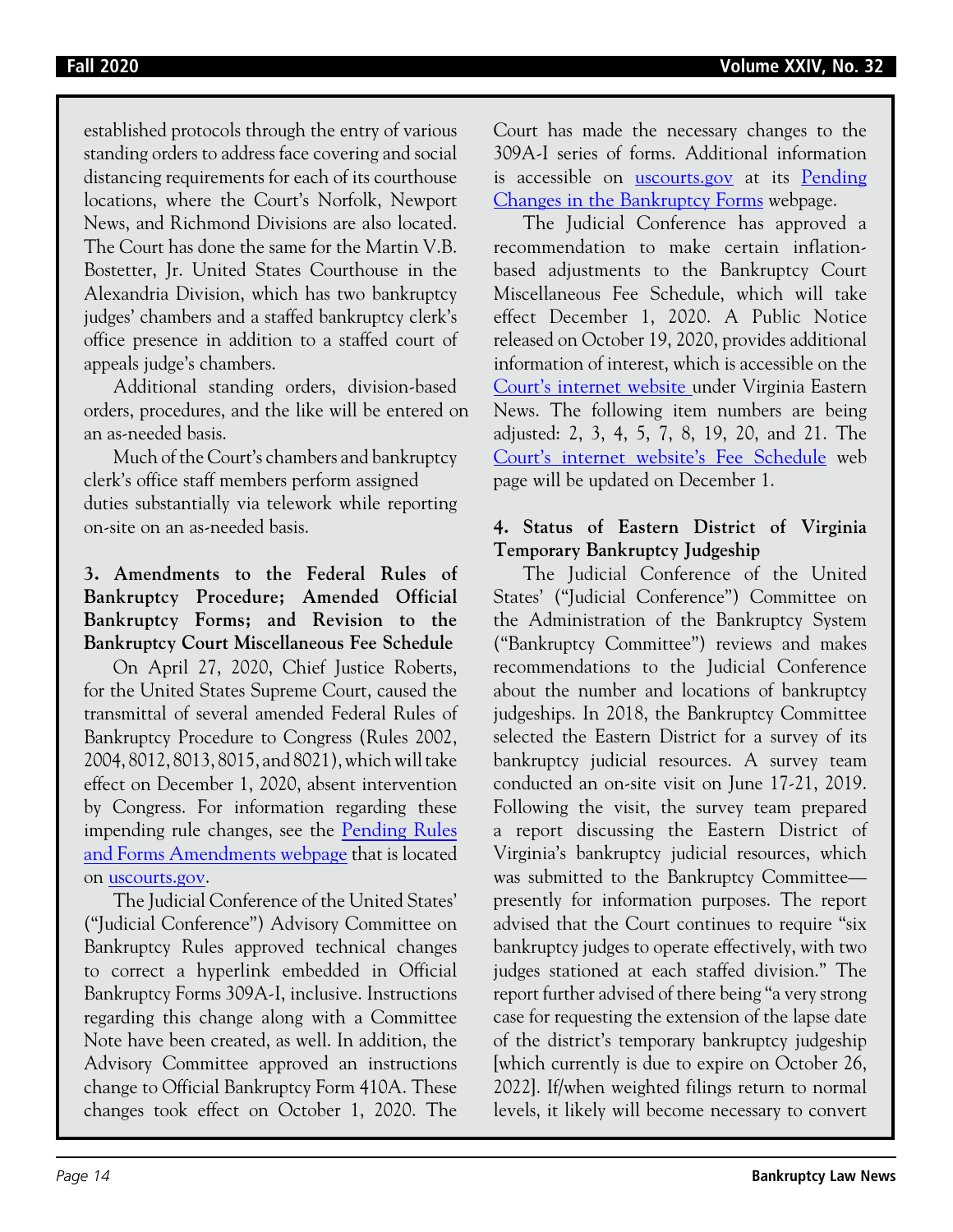the temporary judgeship to permanent status."

Since then, the United States District and Bankruptcy Courts for the Eastern District of Virginia respectfully requested that the Judicial Council of the United States Court of Appeals for the Fourth Circuit "approve and forward to the Committee on the Administration of the Bankruptcy System of the Judicial Conference [of the United States] the need to retain and extend the temporary bankruptcy judgeship in this district beyond its current lapse date of October 26, 2022." The Fourth Circuit Judicial Council has considered this request and approved the District and Bankruptcy Courts' joint request and recommended "to the JCUS Bankruptcy Committee that the Eastern District of Virginia's temporary bankruptcy judgeship be extended past its current lapse date of October 26, 2022."

# **5. Automation Initiatives**

The Court's Automation staff has created an Attorney Admission application database developed for internal use by the Bankruptcy and District courts to administer the new attorney admission process set forth in Local Bankruptcy Rule  $2090-1(B)$ ,  $(E)$ , and  $(F)$ . This internal application is web-based, allows for an internal search to display each attorney's status in both District and Bankruptcy courts, and continues to perform well in meeting this need. (Please see Item 1, above, Attorney Admissions.)

Due to the COVID-19 pandemic, and the need to conduct hearings remotely, the Court continued and expanded the use of Court-Solutions.com in the first several months of the pandemic. Since then, the Court secured licenses for ZoomGov, which provided the Court with the ability to conduct video conference hearings. As the Court gained experience in using this new technological tool, consideration was given to expanding its use to all Court hearings thereby obviating the need to continues use of Court-Solutions.com for audio-only hearings.

In this regard, the Court has initiated a pilot program. As of this writing, Bankruptcy Judge Kevin R. Huennekens, in the Court's Richmond Division, has begun to conduct all of his Honor's hearings via **ZoomGov**. Initial results are quite encouraging. Before going live on ZoomGov's expanded use, a practice session was scheduled beforehand for the benefit of the Bar. Soon, Judge Klinette H. Kindred, in the Court's Alexandria Division, is scheduled to begin using ZoomGov for all of her Honor's hearings. A practice session has been held for the Bar's benefit. Also, soon, Judge Keith L. Phillips, in the Court's Richmond Division, is scheduled to begin using ZoomGov for all of his Honor's hearings. Before doing so, a practice session will be scheduled for the benefit of the Bar. Announcement email messages, via the U.S. Courts' govDelivery service, have been transmitted to the Bar to keep the membership informed. Additional information will be provided as the switch-over from Court-Solutions.com for remote audio hearings to the sole use of ZoomGov to conduct all Eastern District remote hearings continues.

The Court's internet website's Hearings: Appearing by Telephone (Alexandria, Norfolk-Newport News, and Richmond) web page is being updated as each judge of the Court determines whether, when, and how to make use of ZoomGov for all of that Judge's remote hearings. The Court's Temporary Emergency Provisions Regarding ZoomGov Remote Proceeding Access Information web page is being updated, in this regard, as well.

Recently, the final phase of the Bankruptcy Orders Processing Solution ("BOPS") application upgrade project, as developed by the Court's Automations Staff, was completed. It is an entirely browser-based product. Although these changes are fully transparent to external users, the application has a new look-and-feel for internal Court users in addition to internal functional enhancements—all of which makes use of new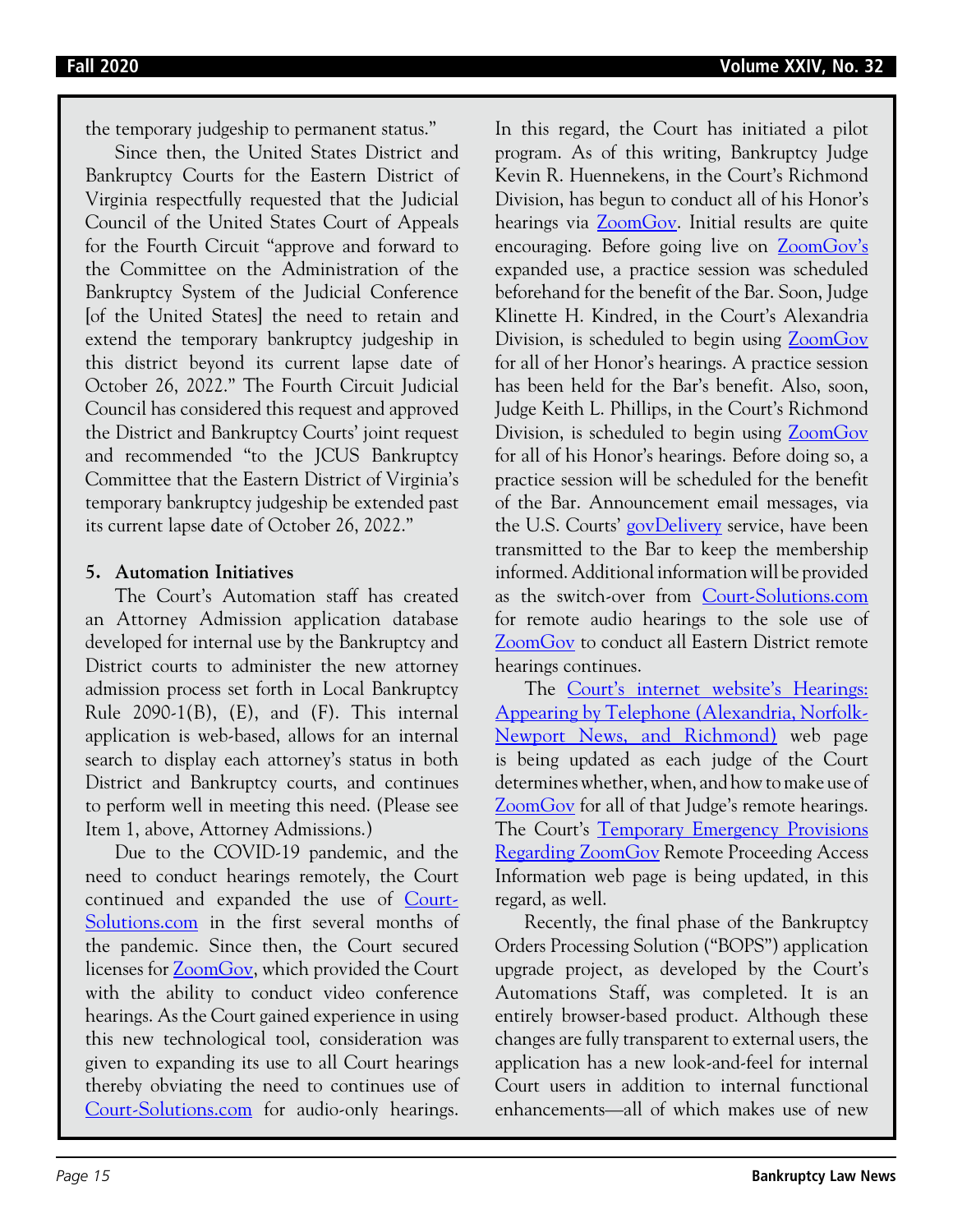technologies for an improved product.

Several years ago, the Court's Automation Staff created a Bankruptcy Court Unclaimed Funds application ("UCFL application") that displays participating bankruptcy courts' public-facing unclaimed funds data. The Court has made this application available to other bankruptcy courts. Currently, there are 79 participating bankruptcy courts. In April 2019, the Court unveiled significant enhancements to the application and web site, including: (1) universal search functionality, which allows users to search for unclaimed funds owed to a specific individual, business, and/or governmental unit from (a) a specific court district, (b) multiple court districts, or (c) across all participating bankruptcy courts within the entire Judiciary; and (2) improved search functionality, which allows users to initiate a search based on the entry of a name into the Creditor Name and/or Debtor Name fields. Recently, in cooperation with the Administrative Office of the U.S. Courts ("AOUSC"), development of a two-tiered architecture cloud-based virtual servers set-up was completed and is available for use by all participating courts. This overall initiative is part of a major effort being undertaken by the Judicial Conference's Bankruptcy Committee, through the creation of an Unclaimed Funds Task Force, which is considering ways, among other things, to provide the public with enhanced visibility regarding the availability of unclaimed funds being held by the bankruptcy courts. The Court is continuing to provide national support for this effort.<sup>1</sup>

# **6. Fiscal Year 2021 Appropriations Situation and Outlook**

For fiscal year ("FY") 2021, the funding situation has become even more challenging for the judiciary than was last fiscal year's budget environment. Through December 11, 2020, the judiciary and the rest of the United States Government is operating under a Continuing Resolution ("CR") in addition to a judiciaryapproved interim financial plan for the bankruptcy, district, and appellate courts. That plan provides for significant a reduction in monies allotted to all affected Court Programs including the Bankruptcy Program and our Court. The Court has undertaken a number of cost-containment actions over the past several years to mitigate shortfalls in funding based on overall monies allocated to the judiciary by final appropriations legislation enacted into law. The judiciary is awaiting action by Congress to pass FY 2021 full-year appropriations, which, because of the impending November 3, 2020, elections, may well not occur until the second or third quarters of the current fiscal year. (One or more CR extensions are possible absent final action being taken in the anticipated post-elections congressional lame duck session of the current Congress.)<sup>2</sup>

# **7. Bankruptcy Statistics**

Due to the Federal Government's response to the COVID-19 pandemic, a massive amount of money has been infused into the American economy. This action likely has forestalled, for the time being, an increase in new bankruptcy petitions and other filings. Additional governmental actions taken, to date, have reinforced this filings forbearance including moratoriums on rental evictions and payment suspensions on most residential mortgages. Like a receding tide before the coming of a possible tsunami wave of unknown height and duration, filings have declined over the past several months from their like periods in 2019.

 In the past, bankruptcy filings have tended to increase gradually following the start of an economic downturn. In the Great Recession of the last decade, which was financial in nature, new filings escalated over a two-year period until they peaked in 2010. Here, however, the current situation is the result of a health pandemic-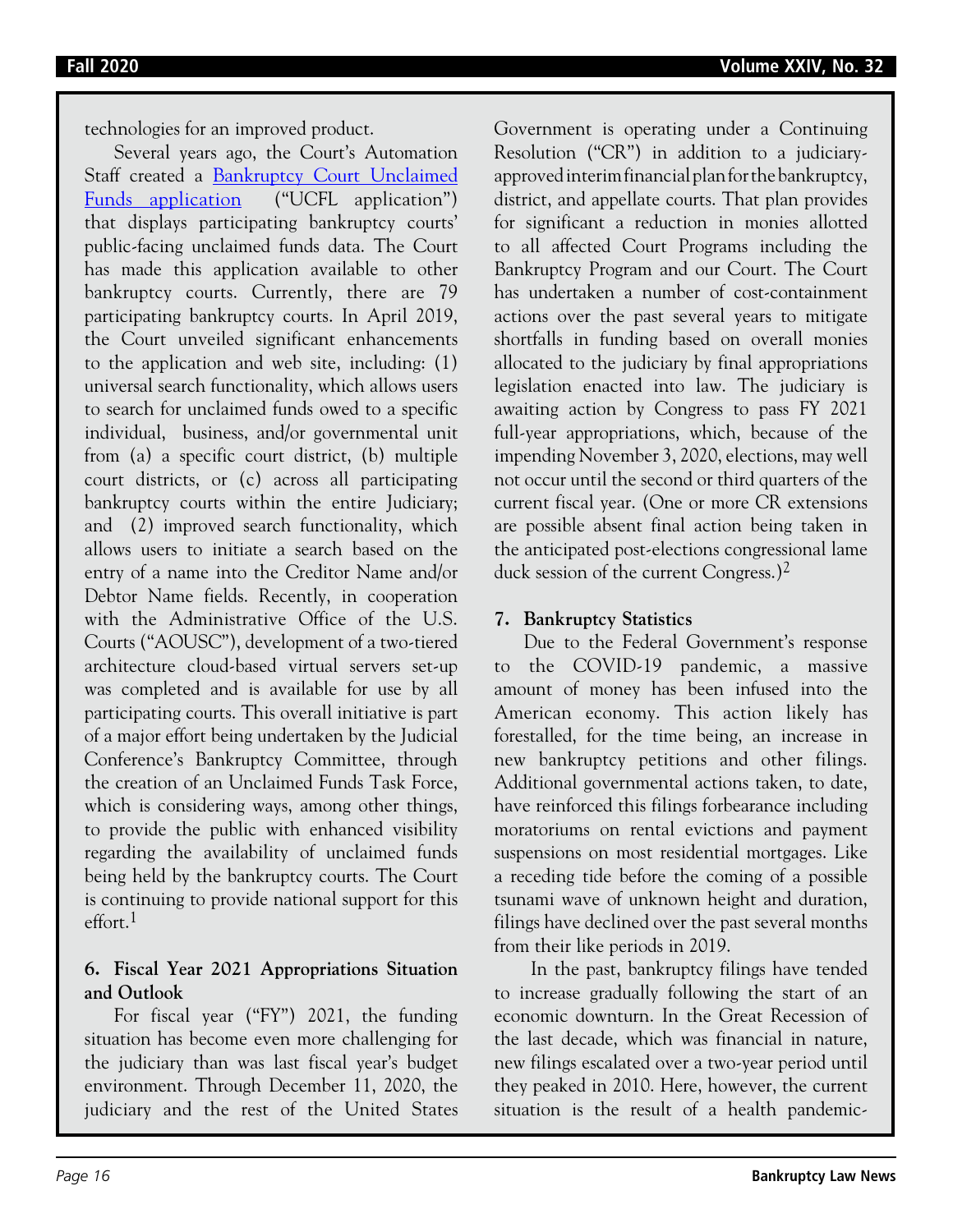induced recession, which very much remains uncharted terrain for the country and for the world.

One consequence of the COVID-19 pandemic is an increase in chapter 11 mega case filings in the Eastern District's filings, as of this writing, beginning in February 2020. **Table 1**, below, shows five such filings:

## **Virginia Eastern Bankruptcy Chapter 11 Mega Case Filings February through August 2020, Inclusive**

| <b>CASE NAME</b>          | <b>CASE NUMBER</b> | <b>FILING DATE</b> |
|---------------------------|--------------------|--------------------|
| Le Tote, Inc.             | 20-33332-KLP       | August 2, 2020     |
| (Lord & Taylor)           |                    |                    |
| Ascena Retail Group, Inc. | 20-33113-KRH       | July 23, 2020      |
| (Ann Taylor)              |                    |                    |
| Intelsat S.A.             | 20-32299-KLP       | May 14, 2020       |
| Chinos Holding, Inc.      | 20-32181-KLP       | May 4, 2020        |
| (J Crew)                  |                    |                    |
| Pier 1 Imports, Inc.      | 20-30805-KRH       | February 17, 2020  |

**TABLE 1**

To date, the Eastern District also has seen some debtors filing chapter 11 Subchapter V petitions, although such total filings, for now, remain small in number. This may change, however, as more small businesses decide to make use of this new subchapter if other financial relief options become unavailing to them.3

As seen since March of this year, national bankruptcy filings have declined significantly as have filings in the Eastern District. **Table 2**, below, shows the impact of the COVID-19 pandemic on Eastern District Bankruptcy filings through the 12-month period ended June 2020, which is the last period in which official data is available from the AOUSC. Like data through September 30, 2020, should be released by the AOUSC to the public and courts by the end of October 2020.

**Virginia Eastern Bankruptcy Court Bankruptcy Filings for the 12-Month Periods Ending June 30, 2020, March 31, 2020, and December 31, 2019, Over the Same Previous 12-Month Periods in 2019 and 2018**

| <b>Bankruptcy Filings</b><br>12-Month Period vs<br>Previous 12-Month<br>Period, Ending | Virginia<br>Eastern<br>Percentage<br>Change over<br>Previous 12-<br><b>Month Period</b> | <b>National</b><br><b>Filings over</b><br>Previous 12-<br>Month<br><b>Periods</b> | <b>Percentage Differences</b><br>In Virginia Eastern<br><b>Bankruptcy Filings and</b><br><b>National Filings</b><br><b>Over Previous 12-Month</b><br><b>Periods</b> |
|----------------------------------------------------------------------------------------|-----------------------------------------------------------------------------------------|-----------------------------------------------------------------------------------|---------------------------------------------------------------------------------------------------------------------------------------------------------------------|
| June 30, 2020: 15,723 vs.<br>June 30, 2019: 17,338                                     | $-9.3%$                                                                                 | $-11.8%$                                                                          | $+2.5%$                                                                                                                                                             |
| March 31, 2020: 17,303 vs.<br>March 31, 2019: 17,329                                   | $-0.2%$                                                                                 | $-0.9%$                                                                           | $+0.7%$                                                                                                                                                             |
| December 31, 2019: 17,738 vs.<br>December 31, 2018: 17,275                             | $+2.7%$                                                                                 | $+0.2%$                                                                           | $+2.5%$                                                                                                                                                             |

**TABLE 2**

Due to the COVID-19 pandemic, year-overyear, Eastern District chapter 7 petition filings have decreased somewhat. For the statistical year ending June 30, 2020, 9,329 new chapter 7 cases were filed, compared with 9,950 for the twelvemonth period ended June 30, 2019, a difference of 621 filings, or minus 6.2 percent. For the 12 month period ended June 30, 2020, the Eastern District ranked 13th nationally in total chapter 7 case filings. Chapter 7 filings accounted for 59.3% of total Court filings for that 12-month period.

Also, due to the COVID-19 pandemic, chapter 13 petition filings have decreased in the Eastern District. For the 12-month period ended June 30, 2020, 6,278 new chapter 13s were filed, compared with 7,312 for the 12-month period ended June 30, 2019, a difference of 1,034 filings, or minus 14.1%. For the 12-month period ended June 30, 2020, the Eastern District ranked 6th in total chapter 13 case filings nationally. Chapter 13 filings accounted for 40.0% of total filings for that 12-month period.

The Eastern District's AP filings decreased somewhat in the 12-month period ended June 30, 2020, over the same period in 2019. For the 12-month ended June 30, 2020, 281 APs were filed compared with 326 AP filings for the 12-month period ending June 30, 2019, a difference of 45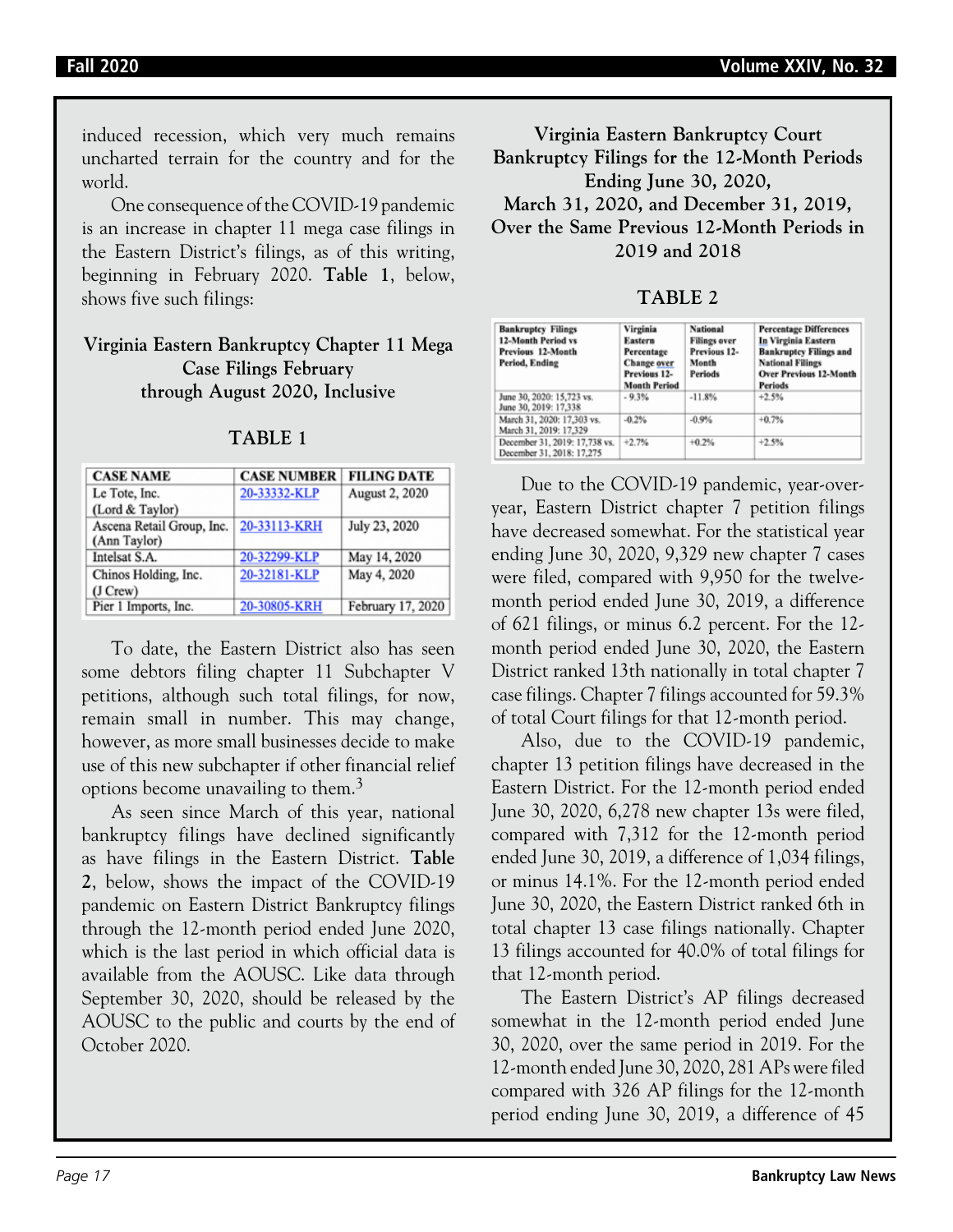filings or minus 13.8%. For the 12-month period ending June 30, 2020, the Eastern District ranked 22nd nationally in AP filings.

Regarding "nature of suit" AP filings in the Eastern District, the top three categories, by percentage of filings to total filings for the 12-month period ended June 30, 2020, were: (1) Recover Money or Property, at 43.8%; (2) Dischargeability, at 29.5%; and (3) Validity of Lien, at 12.9%.

*Pro se* filers place a particularly heavy burden throughout the judicial and case administration process. Such filings in the Eastern District have declined year-over-year from 12.1% of total filings for the 12-month period ended June 30, 2019, to 9.6% of total filings for the 12-month period ending June 30, 2020. That decline in *pro se* filings is at least partially attributable to the COVID-19 pandemic and related financial relief efforts. To address the unique needs of *pro se* filers during the COVID-19 pandemic, on March 27, 2020, the Court entered Standing Order No. 20-9, titled, Order Establishing Temporary Protocol for Filings in Bankruptcy Case by Unrepresented Persons. On May 27, 2020, the Court entered Standing Order No. 20-19, which extended the expiration date of this temporary protocol, in its entirety, until further notice.

### **Endnotes**

**1.** The UCFL application is a component of the Eastern District's locally-created and otherwise internal Judiciary Financial System ("JFinSys") Product Suite. The Eastern District has shared JFinSys with other bankruptcy courts nationally. Currently a total of 88 bankruptcy courts are using JFinSys with the remaining courts in the queue to do so. The Eastern District maintains, supports, and enhances JFinSys.

**2.** The longer-term impact of the COVID-19 pandemic is expected to result in a possibly significant increase in bankruptcy filings in Calendar Year 2021 and beyond. For this reason, in FY 2021, the Judicial Conference has taken measures to keep bankruptcy clerk's office staff funding levels from falling below a specified "floor" number for each judicial district.

**3.** It is anticipated that more eligible debtors will make use of the new Small Business Reorganization ("SBRA") Act of 2019 (Pub. L. No. 116-54, and provisions of the more recently enacted Coronavirus Aid, Relief, and Economic Security ("CARES") Act (Pub. L. No. 116-136)), which made a number of changes to render assistance to small businesses under the provisions of the SBRA.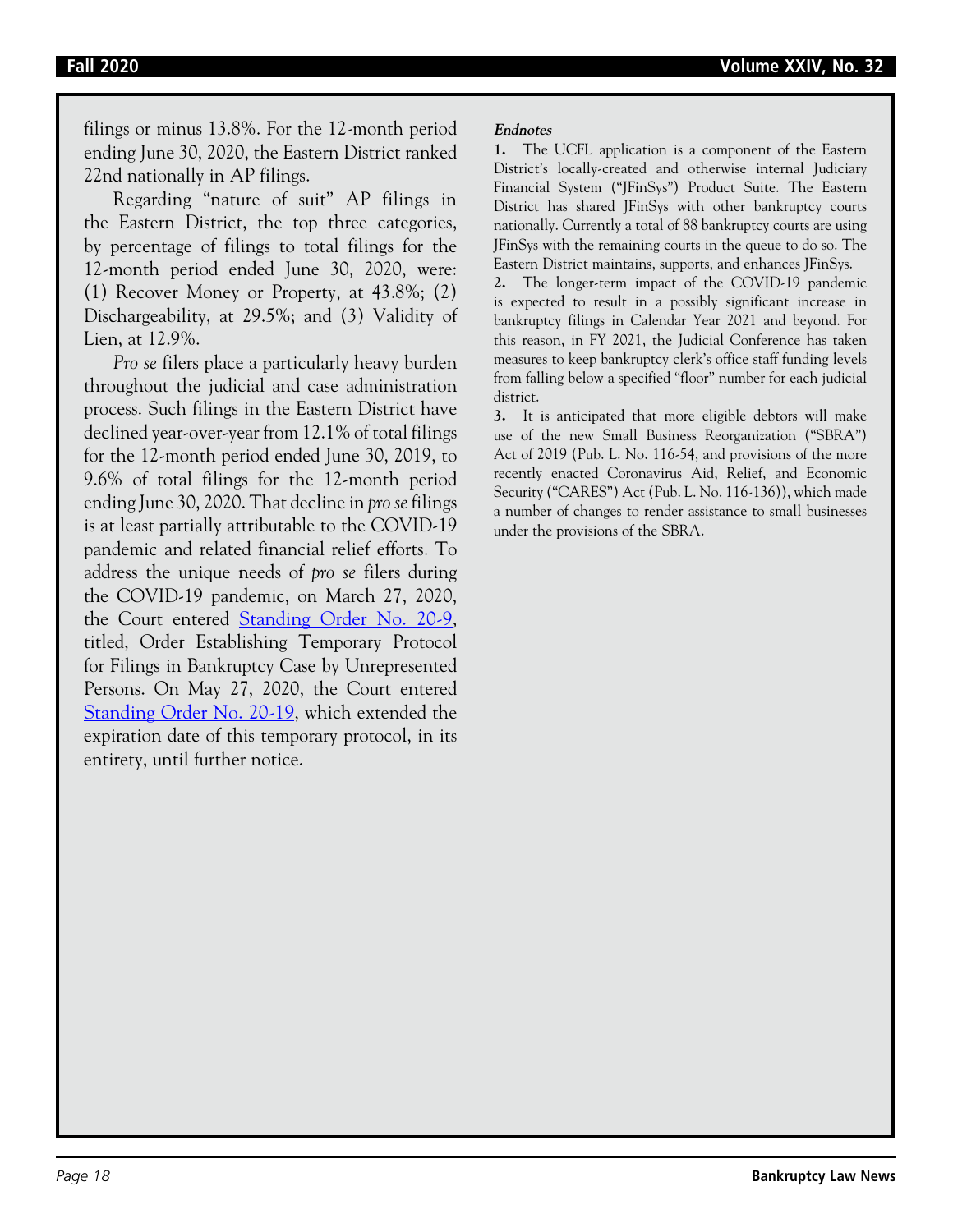### **Fall 2020 Volume XXIV, No. 32**

# **Case Summaries**<sup>1</sup>

*By Kelly Barnhart, Esq.*



# **Recent Fourth Circuit Decisions**

# *Bender v. Elmore & Throop, et al.***, 963 F.3d 403 (Fourth Cir. 2020) (Keenan, J.)**

**Background:** Elmore & Throop, PC were hired by the Benders' homeowners' association regarding an alleged past due amount owed. The firm posted a notice on their front door, stating that they owed the association approximately \$77 in assessments and demanded they pay more than \$1,000 for the assessments and related legal fees and costs. The Benders showed the firm copies of cancelled checks showing they had paid the assessments, but the firm continued to demand they pay late fees, legal fees, and costs. The dispute went on for over two years and the legal fees continued to grow. Eventually, the Benders sued

the firm, arguing that it had engaged in unfair debt collection practices and that it continued to communicate with them after the Benders had requested that such communication stop. The District Court dismissed the suit, concluding that the FDCPA barred the claims.

**Holding:** Vacated and remanded. While some of the claims made by the Benders fell outside of the one-year statute of limitations, other alleged violations occurred within the requisite time period. The Court of Appeals noted that adopting the District Court's approach would mean that a debtor who does not initiate suit within one year of the first violation could not pursue FDCPA violations, but the statutory text does not support such a conclusion and this was not Congress's intent.

# **Recent District Court Decisions**

# *Craig v. Bendall***, 2020 U.S. Dist. LEXIS 104919 (W.D. Va. June 16, 2020) (Kiser, J.)**

**Background:** Chapter 13 debtor sought to modify the mortgage recorded against her home in her chapter 13 plan, although she was not on the note (the property had been quitclaimed to her by the maker of the note). The plan also proposed for her to sell or refinance the property within 2 years of confirmation of the plan

and the proceeds would be used to pay off the balance owed. The lender filed an objection to the plan, arguing that its interest in the note and the property was not subject to the automatic stay.

The Bankruptcy Court entered an order modifying the stay and denied the debtor's request for stay pending appeal. The debtor appealed. The District Court held a hearing on the debtor's motion to stay the Bankruptcy Court's order, and granted a temporary stay pending the resolution of the appeal.

**Holding:** Appeal dismissed for lack of jurisdiction. The District Court held that the Bankruptcy Court's order modifying the stay was not appealable as it was not a final order given that it provided that the stay would be terminated if the debtor failed to fulfill certain requirements.

# *Hurston Law Offices, PLLC v. Briggman***, 2020 U.S. Dist. LEXIS 128381 (W.D. Va. July 21, 2020) (Urbanski, J.)**

**Background:** Pre-petition, the chapter 7 debtor had a claim against Nexus Services Inc. ("Nexus"), along with other individuals. He hired an attorney to pursue the claims and the attorney represented him in several federal and civil claims against various defendants. After the litigation was filed, the debtor disclosed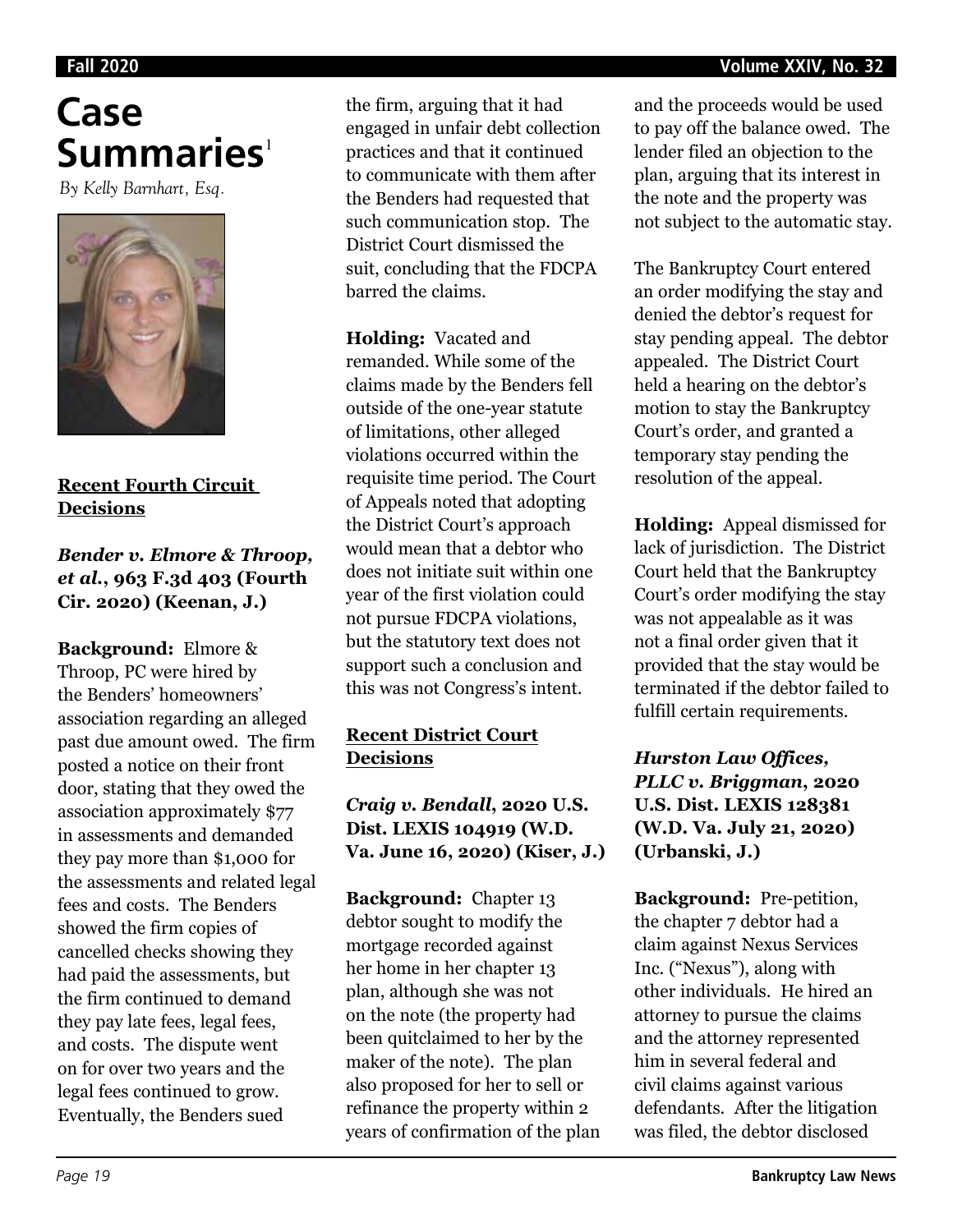the claims against Nexus and the chapter 7 trustee reached a resolution with Nexus as to all the claims and proposed a settlement of \$20,000. The attorney handling the litigation for the debtor objected to the proposed settlement, arguing that the \$20,000 was an insufficient sum for the pending litigation since it only included the wiretapping claims that were pending. At the hearing on approval of the settlement, the attorney withdrew its objection but asserted an attorney's lien on the proceeds pursuant to Va. Code Ann. § 54.1-3932. The attorney argued that the lien had been perfected post-petition by the filing of a proof of claim (which claim listed \$0.00) and the filing of the objection. The Bankruptcy Court granted the attorney an opportunity to brief the issue regarding the attorney's lien claim, which he did. After reviewing the brief, the Bankruptcy Court concluded that the attorney had not perfected the lien because it did not provide written notice to the opposing parties prior to the filing of the bankruptcy petition, which was required pursuant to Va. Code Ann. § 54.1-3932. Alternatively, the Bankruptcy Court found that providing notice by the filing of the claim and objection to the proposed settlement was too late to establish priority over the debtor's other unsecured claims in the distribution of the funds. Even if sufficient, the notice was

done post-petition and was void to perfect any lien on property pursuant to the automatic stay provisions of § 362. The Bankruptcy Court concluded the attorney only had an unsecured claim for the fees and that such claim was \$0.00 (as filed). The attorney appealed.

**Holding:** Affirmed. First, the District Court considered whether the attorney had a valid attorney lien pursuant to § 54.1-3932 and concluded that post-petition such lien could not have attached due to §362 and pre-petition any such lien was not perfected as there was no notice provided of same. Second, as to the Bankruptcy Court's determination that the claim filed by the attorney was late and was \$0.00, the District Court found that ample evidence supported the Bankruptcy Court's findings. The claim filed listed \$0.00 and he did not amend it and withdrew the objection. Finally, the Bankruptcy Court did not abuse its discretion in denying the attorney lien in finding that the lien was not properly perfected and if it had found that the lien was properly perfected, it would have been at the cost of the other creditors. The firm could pursue a claim against the estate as an unsecured creditor.

*Rogers v. Barrett* **(In re Lawrence), 2020 U.S. Dist. LEXIS 123676 (E.D. Va. July 14, 2020) (Novak, J.)**

**Background:** The chapter 7 trustee for the estates of Oliver Lawrence ("O Lawrence") and Chamberlayne Auto Sales & Repair, Inc. ("CASR") initiated an adversary proceeding against an attorney and her firm (the "Defendants"), substitute trustee under deeds of trust on business property owned by O. Lawrence and CASR, asserting claims for breach of fiduciary duty, violating the automatic stay provisions of § 362 and civil conspiracy. The chapter 7 trustee filed a motion for partial summary judgment on the counts for breach of fiduciary duty and violating the automatic stay, which the Bankruptcy Court granted. The Defendants filed a motion for leave to appeal pursuant to Fed. R. Bankr. P. 8004 and 28 U.S.C. § 158(a)(3) for leave to appeal the Bankruptcy Court's order and seeking a determination on a number of points regarding the Bankruptcy Court's ruling. The Defendants argued that the issues were ripe for appeal because the Bankruptcy Court's order was a final order "for all practical purposes" and thus requested permission for an interlocutory appeal.

**Holding:** Motion denied. First, the District Court found that the Bankruptcy Court's order granting the motion for summary judgment was not a final order subject to appeal as of right. Given that only two of the three counts of the complaint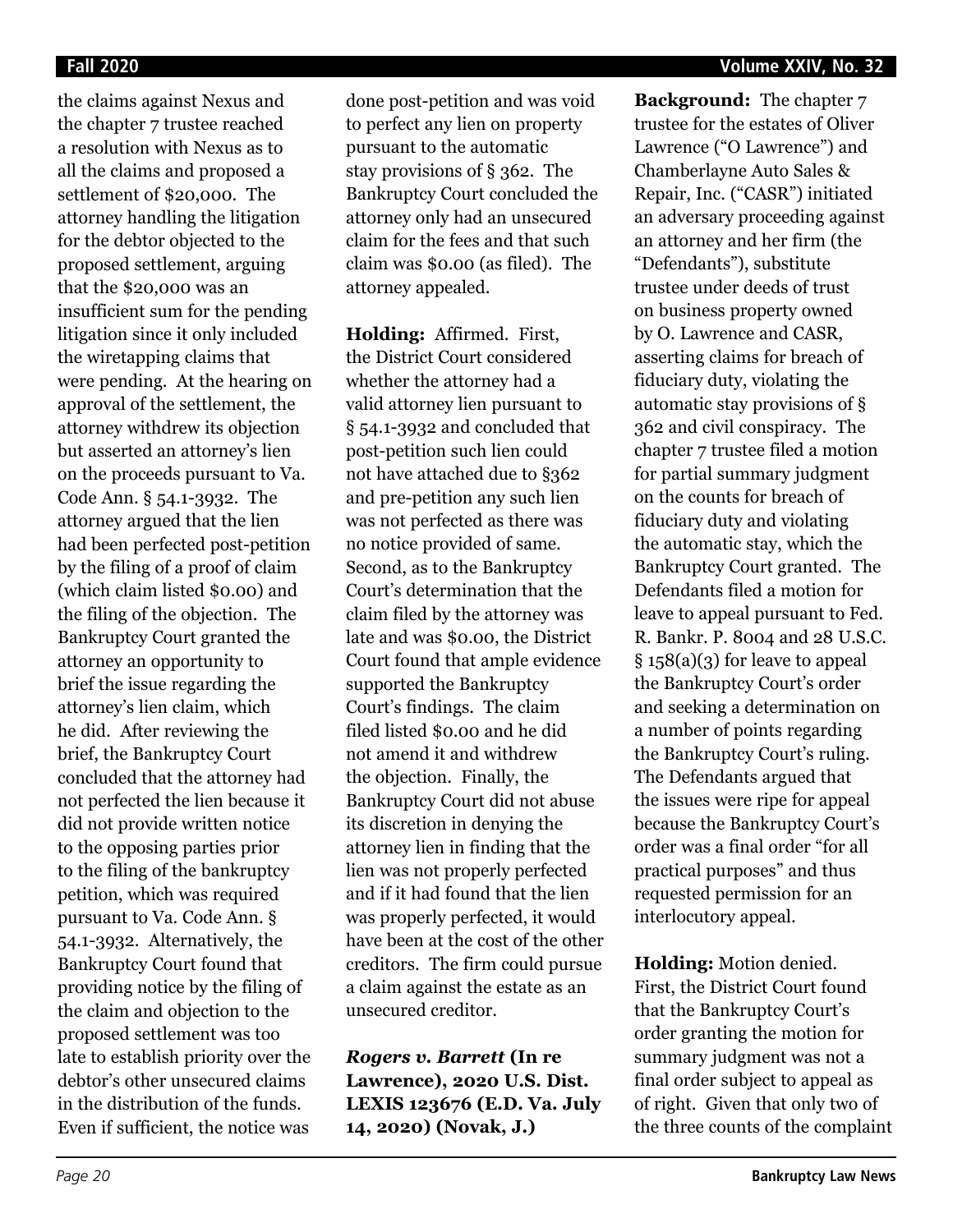were resolved by the order granting the partial summary judgment, such order could be revised at any time before entry of judgment pursuant to Fed. R. Bankr. P. 7054 and thus the order was not final. The Court noted that "'[w]hen deciding whether to grant leave to appeal an interlocutory order or decree of a bankruptcy court, the district court may employ an analysis similar to that applied when certifying interlocutory review by the circuit court of appeals under 28 U.S.C. § 1292(b).'" *Rogers v. Barrett*, 2020 U.S. Dist. LEXIS 123676 (E.D. Va. July 14, 2020) (*quoting KPMG Peat Marwick, LLP v. Estate of Nelco, Ltd.,* 250 B.R. 74, 78 (E.D. Va. 2000) (*citing Atlantic Textile Group v. Neal*, 1919 B.R. 652, 653 (E.D. Va. 1996)).

Accordingly, if the Court concluded that the order at issue "'[1] involves a controlling question of law [2]as to which there is substantial ground for difference of opinion and [3] that an immediate appeal from the order may materially advance the ultimate termination of the litigation'", then certification of the interlocutory appeal may be appropriate. *Id.* (*quoting* § 1292(b)). Here, the Defendants did not meet this standard since the question presented turned on a genuine issue of fact and were not questions of law but instead required the Court to consider the asserted facts of the matters and other issues involved the

Bankruptcy Court's application of settled law to the facts of the case. The Defendants also failed to show a substantial ground for a difference of opinion by courts on the issues. Finally, the District Court was not inclined to take an interlocutory appeal of a question that had not yet been resolved by the Bankruptcy Court.

# *Mar-Bow Value Partners, LLC v. McKinsey Recovery & Transformation Servs. U.S., LLC***, 2020 U.S. Dist. LEXIS 111962 (E.D. Va. June 25, 2020 (Novak, J.)**

**Background**: Mar-Bow Value Partners, LLC ("Mar-Bow") appealed a number of orders issued by the Bankruptcy Court, which dealt with its objections to disclosures of McKinsey Recovery & Transformation Services U.S. LLC ("McKinsey"). Both the Bankruptcy Court and District Court had previously ruled that it lacked standing to challenge the matters it sought to challenge.

Mar-Bow filed a motion for Rule 60(b) relief, asking the Bankruptcy Court to reconsider the Bankruptcy Court's prior decisions, which relief was denied. Mar-Bow appealed.

**Holding:** Denied. Mar-Bow lacked standing to appeal decisions to which it was not an aggrieved party as it had no financial stake in the orders

being appealed. Since it was not seeking "to enhance its recovery below, stop the diminution of property, lift its pecuniary burden or vindicate its rights" it could not be described as an aggrieved party to whom standing would be conferred. Rather, Mar-Bow wanted to punish McKinsey for alleged fraud on the Court and to harm its future business, which does not create any type of financial stake in the outcome.

# *Milic v. McCarthy***, 2020 U.S. Dist. LEXIS 135478 (E.D. VA. June 29, 2020) (Ellis, J.)**

**Background:** The chapter 7 debtor objected to the trustee's application to employ a real estate broker, which objection was overruled, and the Bankruptcy Court also entered an order denying the debtor's motion to reconsider. The debtor appealed and the trustee filed a motion to dismiss on the grounds that such appeal was interlocutory in nature and the debtor had not sought leave to do so as required by Fed. R. Bankr. P. 8004.

**Holding:** The District Court found that the order was interlocutory in nature and considered whether the appeal should be granted. In making this determination, the Court turned to 28 U.S.C. § 1292. The District Court dismissed the appeal given that the issue before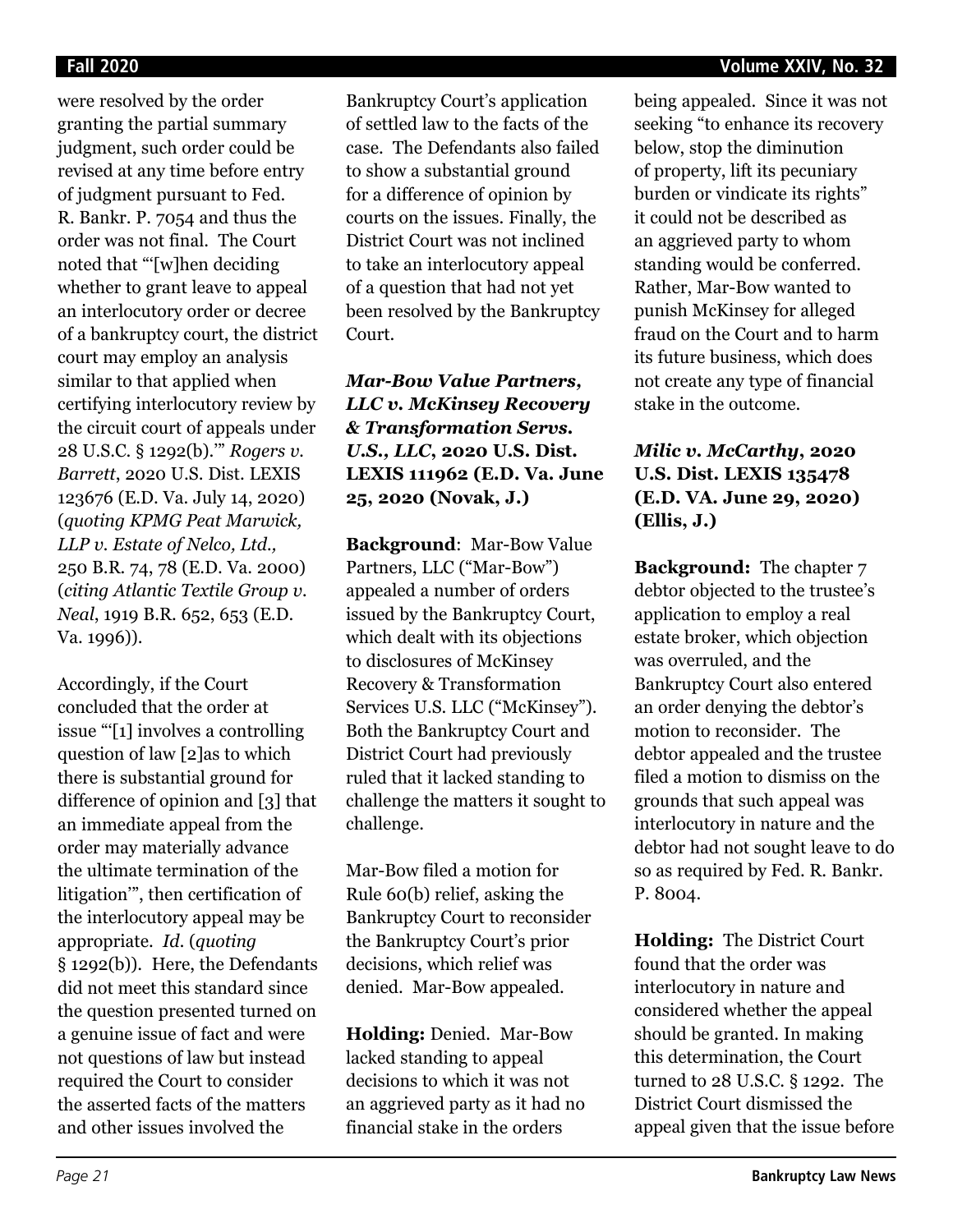it, the employment of a realtor, did not involve any controlling question of law and considering the order would not advance the termination of the bankruptcy proceeding. In fact, if the appeal were permitted to go forward, it could cause a delay in the administration of the case rather than moving it forward and the case had already been pending for 7 years.

# *Solomon v. Equifax Info. Servs., LLC***, 2020 US. Dist. LEXIS 99382 (E.D. Va. June 5, 2020) (Gibney, Jr., J.)**

**Background:** Chapter 13 debtor converted her case to one under chapter 7 and received her discharge. The discharge included both the debt she owed prior to filing for relief, as well as new debt she had incurred after filing for chapter 13 relief but prior to converting her case to one under chapter 7. Equifax, however, did not reflect that she had received a discharge of the debt incurred between filing for chapter 13 relief and the conversion of her case. The debtor filed suit against Equifax. The parties reached a resolution as to her claim but also had elements common to class action settlements. Although she originally filed the case as a class action on her behalf and those similarly situated, she did not request the Court to certify the case as a class action. While the parties did not present the

entire settlement to the Court, they did present two of the provisions: (a) Equifax is to adopt certain coding procedures for its computers in order to capture the discharge of debt incurred between the filing and conversion of cases, as would be set forth in a consent decree containing an injunction requiring Equifax to abide by the procedure previously approved of in another proceeding with added terms to capture this "new" debt and containing a finding that Equifax's future procedures comply with FCRA; and (b) Plaintiff's counsel would be restricted from bringing further claims similar to the one before the Court in this case for a period of 18 months (the amount of time the terms of the proposed decree would be in effect).

**Holding:** Request denied. The District Court would not approve a settlement that proposed approval of a plan in advance that was not fully explained to the Court and would not approve a restriction on the practice of the plaintiff's counsel, as that would be a violation of public policy.

*Tulip Thermasteel, LLC v. Thermasteel, Inc.* **(In re Thermasteel, Inc.), 2020 U.S. Dist. LEXIS 122005 (W.D. Va. July 13, 2020) (Dillon, J.)**

**Background:** Tulip

Thermasteel, LLC ("Tulip") loaned Thermasteel, Inc. (the "Thermasteel") \$1.9 million in 2016. After failure to pay, Tulip attempted to foreclose on Thermasteel's property, and Thermasteel filed a lawsuit in state court, seeking an injunction to stop the foreclosure. While the state court litigation was proceeding, Thermasteel filed for bankruptcy relief, and initiated an adversary proceeding against Tulip. Tulip filed its own complaint against Thermasteel, resulting in another adversary proceeding. As to this latter matter, *Tulip v. Thermasteel*, Thermasteel sought a withdrawal of the reference from the Bankruptcy Court.

**Holding:** Motion denied. In reaching its decision, the District Court applied a sixpart test and found that when applying these factors, the relief sought in the motion should be denied. The following are those factors: (1) whether the proceeding is core or non-core; (2) the uniform administration/ application of bankruptcy law; (3) the promotion of judicial economy; (4) the efficient use of the parties' resources; (5) the reduction of forum shopping; and (6) the preservation of the right to a jury trial. Weighing heavily against granting the relief was Thermasteel's litigation conduct and that such conduct suggested that it was shifting the dispute from forum to forum to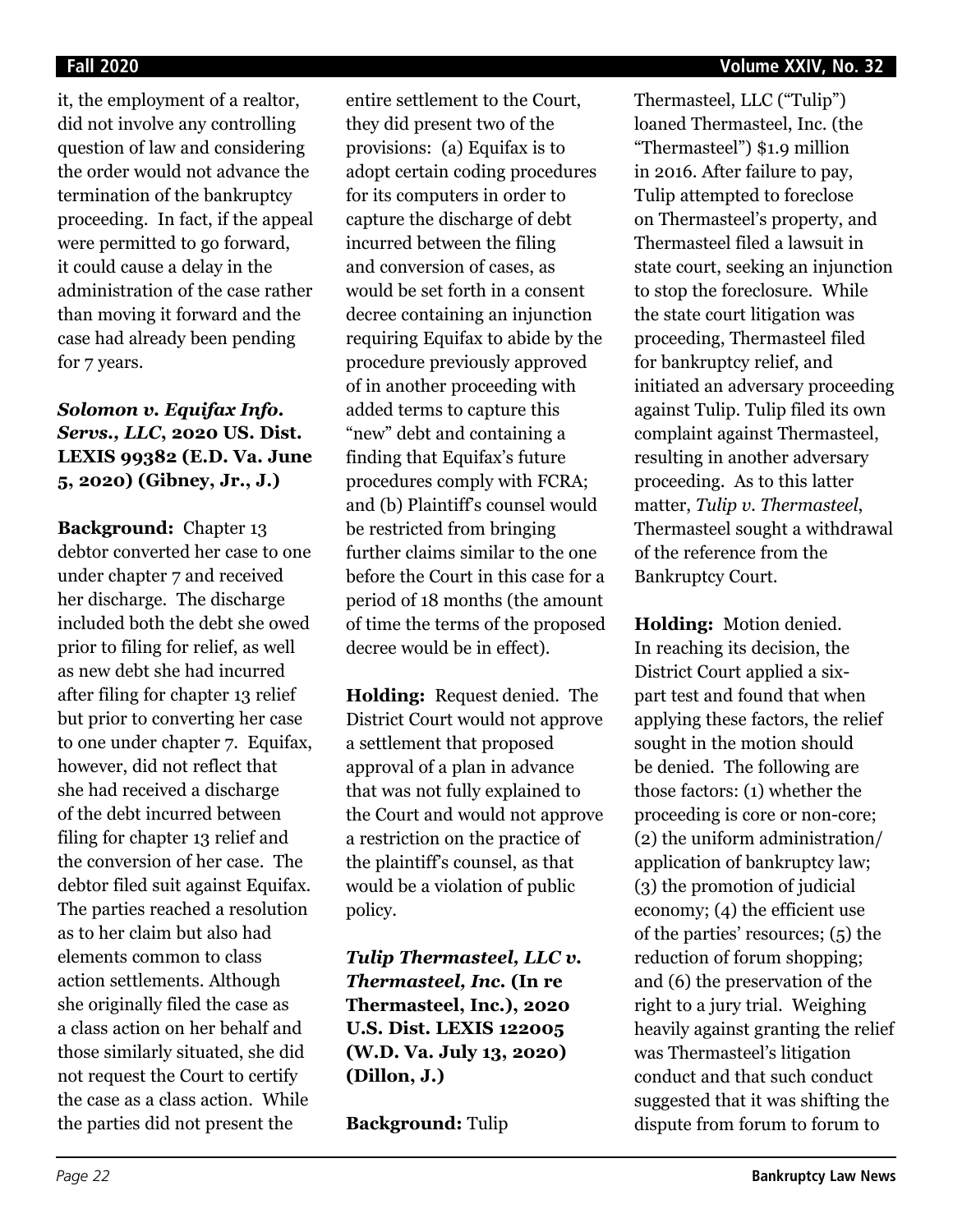### **Fall 2020 Volume XXIV, No. 32**

hold off a foreclosure for as long as possible.

*Patterson Dental Supply, Inc. v. Aesthetic Dentistry of C'ville, P.C.***, 2020 U.S. Dist. LEXIS 175660 (Bankr. W.D. Va. Sept. 24, 2020) (Conrad, J.)**

**Background:** Patterson Dental Supply, Inc. ("Patterson Dental") sold some dental equipment to Aesthetic Dentistry of Charlottesville, P.C. ("ADC"), whose sole shareholder is Dr. Stewart. This sale of equipment was evidenced by a customer order, identifying ADC as the customer at its corporate office and the equipment was delivered to ADC's corporate address in October of 2015 and generated an invoice and a credit memorandum, listing ADC and its address as the Equipment's buyer. The sale was also memorialized by an Installment Sale Contract – Security Agreement (the "Contract"), which was drafted by Patterson Dental and governed by Minnesota law. That Contract refers, in separate places, to the buyer as Dr. Stewart and ADC but continues to use the corporate address of ADC as the address of the buyer. Dr. Neel was listed as the buyer at the signature line. In November of 2015, Patterson Dental filed its UCC-1 with the Virginia SCC, listing the equipment as the collateral and Dr. Stewart as the debtor. ADC made monthly

payments to Patterson Dental and did so for 3 years, all of which were made from ADC's corporate account.

In 2016, ADC and Dr. Stewart also executed a "CEREC Club Agreement" by which Patterson Dental was to provide maintenance and software updates to the equipment, amongst other services. ADC was listed as the Customer and the equipment was listed as being "sold to Customer by Patterson" and Patterson Dental assigned a customer number to ADC.

ADC filed for chapter 11 relief in November 2018 and listed Patterson Dental and its affiliate, Patterson Financial Services, as creditors with general unsecured claims. The deadline for filing claims was provided to the creditors and Patterson Dental did not file a proof of claim. It did, however, file a motion seeking relief from the automatic stay in July 2019, arguing that Dr. Stewart purchased the equipment from it, not ADC and that cause for relief existed since ADC had no right to the equipment (based on its not having any interest in it) and therefore the equipment was not necessary for reorganization because it had no equity in the collateral. ADC opposed the relief sought in the motion, arguing among other things, that it had purchased and owned the equipment, not Dr. Stewart, and

that Patterson Dental did not have a security interest in the equipment because it had not perfected a security interest in the equipment. The Bankruptcy Court held the confirmation hearing on the proposed plan of ADC, and the plan was confirmed and approximately two months later conducted a hearing on the motion for relief filed by Patterson Dental and the objection to the motion. The Bankruptcy Court found that the contract was ambiguous, allowing it to consider extrinsic evidence to determine whether ADC or Dr. Stewart had entered into the contract with Patterson Dental. The bankruptcy Court found that ADC was most likely the purchaser of the equipment, found that Patterson Dental failed to prove it had a security interest in the equipment, and also found that Patterson Dental had not filed a claim, and therefore no cause existed to grant the relief sought by Patterson Dental in the motion. Patterson Dental filed a timely appeal.

**Holding:** Affirmed. The District Court also found that the contract at issue was open to more than one reasonable interpretation, supporting the Bankruptcy Court's conclusion that the contract was ambiguous and therefore extrinsic evidence could be considered. The record contained significant evidence supporting the Bankruptcy Court's conclusion that ADC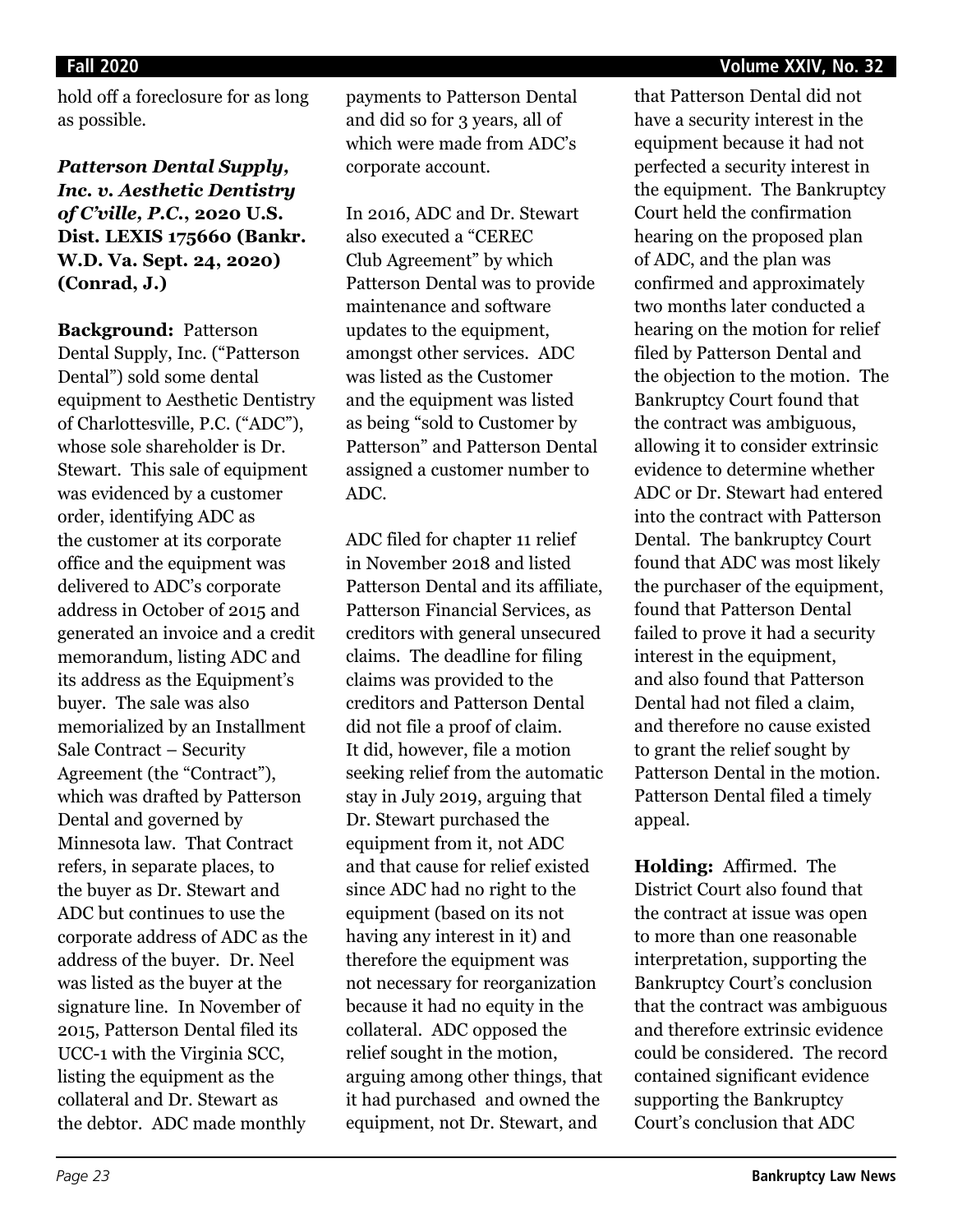was most likely the purchaser, including Patterson Dental's customer order, the invoice, the credit memorandum, and the use of ADC's corporate address and the CEREC Club Agreement identifying it as the customer and that the equipment was sold to the customer. Given the amount of evidence that supported the Bankruptcy Court's ruling, the District Court could not conclude that the Bankruptcy Court had committed clear error. In addition, since the UCC-1 financing statement only identified Dr. Stewart as the debtor, and having concluded ADC was the purchaser of the equipment, the District Court agreed with the Bankruptcy Court that Patterson Dental failed to show a perfected interest in the equipment, and therefore the Bankruptcy Court did not commit clear error in finding that it was not a perfected interest. Finally, since Patterson did not have a security interest in the equipment and ADC owned it, the Bankruptcy Court did not commit clear error when it granted relief from the stay.

## **Recent Bankruptcy Court Decisions**

*In re Briggman, Case No. 18-50121* **(Bankr. W.D. Va. July 6, 2020) (Connelly, C.J.)**

**Background:** Pre-petition, chapter 7 debtor had a claim,

along with others, against Nexus Services Inc. The debtor's chapter 7 trustee settled the claim for \$20,000, which settlement was approved by the Bankruptcy Court. The debtor then claimed that the proceeds were derived from a personal injury matter, thereby exempt under Va. Code Ann. § 34-28.1. The trustee objected, arguing that because the settlement derives from a suit stemming from alleged violations of the federal Electronic Communications Privacy Act and because the complaint did not plead any physical or emotional harm, such exemption should fail. The complaint focused on statutory violations and sought penalties pursuant to the statutes, not recovery for physical or emotional harm. The debtor countered that he did not have to plead physical or emotional harm nor pray for such damages in order for the proceeds to be considered stemming from an action for personal injury. The trustee also argued that the debtor should be barred by the doctrine of laches based on the filing of the exemption so late in the case.

**Holding:** Objections overruled. The claims fall within the characterization of claims for physical or emotional harm and therefore the exemption was validly claimed. The Court found that the action for damages was akin to a traditional tort claim seeking redress for personal

### **Fall 2020 Volume XXIV, No. 32**

harm and the Court could not conclude that the settlement was not a settlement of an action for personal injury. The Court found that the doctrine of laches did not preclude the debtor from claiming the exemption since the bankruptcy rules have no limit as to when a debtor must claim exemptions while the case remains pending.

# *In re Hilgartner***, 2020 Bankr. LEXIS 2094 (Bankr. E.D. Va. Aug. 5, 2020) (Kenney, J.)**

**Background:** Pre-petition, the debtor entered into a settlement agreement related to an incident that resulted in the debtor accepting responsibility for injuries and agreeing to pay \$415,000, some of which was payable to the injured party's attorneys. The agreement further required the debtor to maintain life insurance to secure the payments due under the agreement. The agreement also provided a release of claims and a confidentiality provision. After the creditor believed that the debtor breached the agreement, she initiated a lawsuit against him in District Court, alleging default in payments and moved for default judgment. However, prior to the hearing on that motion, the debtor filed for bankruptcy relief under chapter 13.

The creditor initiated an adversary proceeding against the debtor, seeking a determination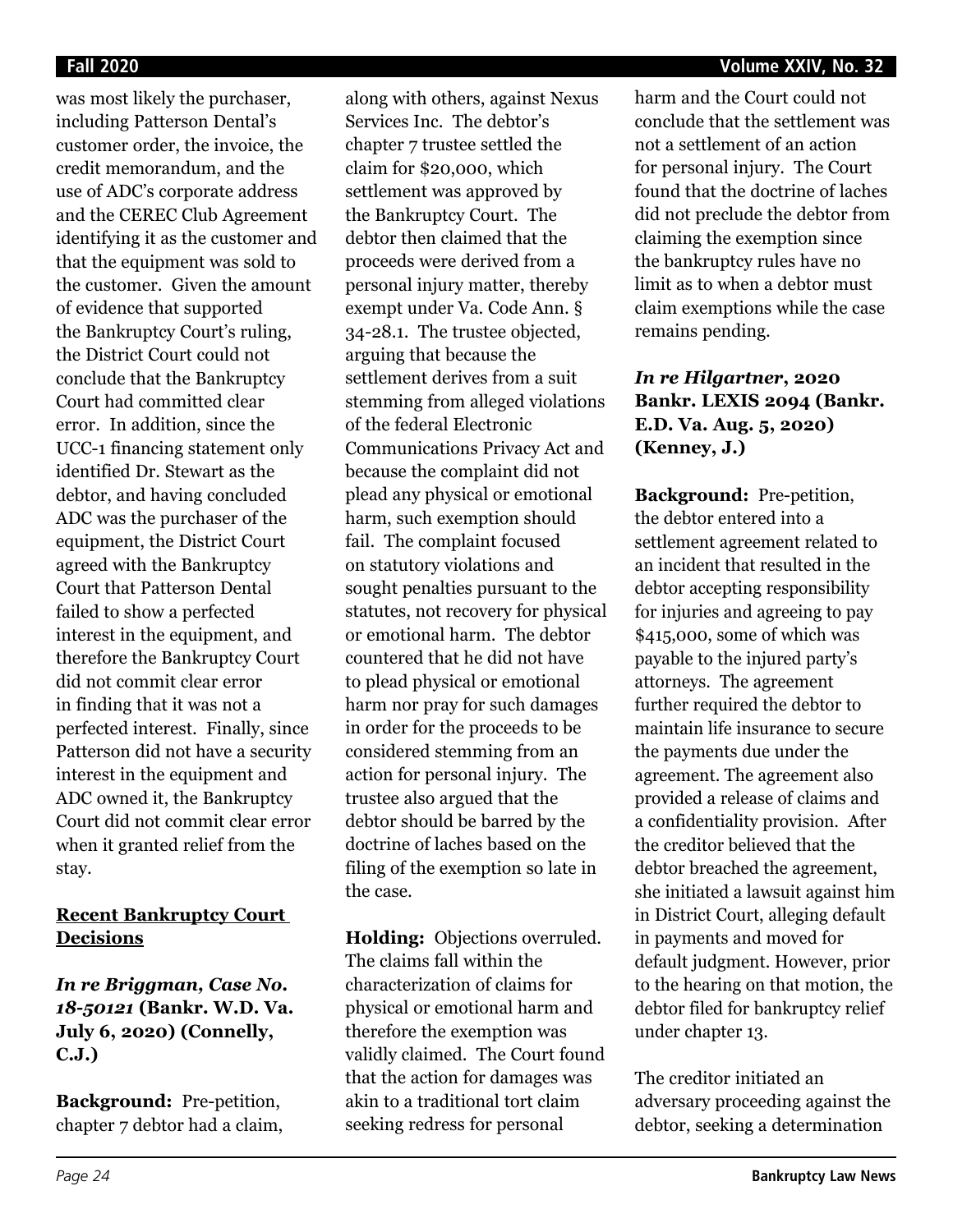### **Fall 2020 Volume XXIV, No. 32**

that the debt owed to her was nondischargeable. The debtor filed a motion to dismiss, or in the alternative, for summary judgment, arguing that the creditor did not have an award of damages and that the agreement barred the claim for nondischargeability. The debtor also objected to the claim filed by the creditor.

**Holding:** Objection overruled. The Court concluded that  $\S$  $1328(a)(4)$  did not require that damages be awarded in the civil action prior to the bankruptcy filing in order for a debt to be deemed nondischargeable (the adversary proceeding was the vehicle for that determination) and that the pre-petition agreement did not bar the creditor's seeking a determination of nondischargeability of her debt since there was no reason for her to have asserted any claim other than the breach of the agreement in her case before the District Court.

# *In re Johnson***, 2020 Bankr. LEXIS 1969 (Bankr. W.D. Va. July 27, 2020) (Black, J.)**

**Background:** Chapter 13 debtor, pre-petition, entered into a business arrangement with James D. Carter ("Carter"), which involved investing Carter's money in a real estate venture. Over time, the relationship declined and after the debtor

experienced certain financial difficulties, she filed for bankruptcy relief. In her case, Carter filed a claim, alleging that she was liable to him for reimbursement of sums paid, including capital contributions made in the joint venture, unpaid real estate taxes, attorney's fees, commissions that were taken that should not have been paid, and other items related to their real estate investment. Making things more complicated, the parties had not, for the most part, documented the venture.

**Holding**: Objection sustained in part and overruled in part. Carter failed to carry his burden of proving, by a preponderance of the evidence, the validity and amount of the rent claimed owed. The Court did not find credible his methodology for accounting and he could have asked the debtor years before why he was not receiving rent checks or checks in the appropriate amount but did not so. Carter did carry his burden of establishing the validity and amount of management fees.

*In re Rosenberger***, 2020 Bankr. LEXIS 2580 (Bankr. W.D. Va. Sept. 29, 2020) (Connelly, C.J.)**

**Background:** Mary Ellen Rosenberger (the "Debtor") filed for bankruptcy relief under chapter 12 of the Bankruptcy Code. The executors of the estate of Floyd E. Baker (the

"Executors"), as a party in interest/creditor, filed a motion asking the Bankruptcy Court to dismiss the case because the Debtor was not a "family farmer" for purposes of  $\S$  101(18) nor was she a "farmer" as that term is defined in the Bankruptcy Code and thus was ineligible to seek relief under chapter 12, based upon § 109(f) of the Bankruptcy Code. The Debtor filed an answer, denying the assertions made in the motion, and the Bankruptcy Court conducted a hearing on the matters, allowing the parties to present evidence on the issue of eligibility.

**Holding:** Motion denied. The Debtor produced sufficient evidence to overcome the Executors' arguments against her eligibility. The Debtor provided evidence showing that she was engaged in a farming operation at the time of the bankruptcy filing and received at least 50% of her gross income in 2019 from the farming operation (her social security income was excluded and therefore without that income, her farm income exceeded non-farm income). The Debtor and a related debtor held an equal interest in a joint farming venture and she was physically involved in the farm and the business-management side of this operation. Her inconsistent reporting of her share of the gross income derived from this operation did not disprove her engagement in a farming operation.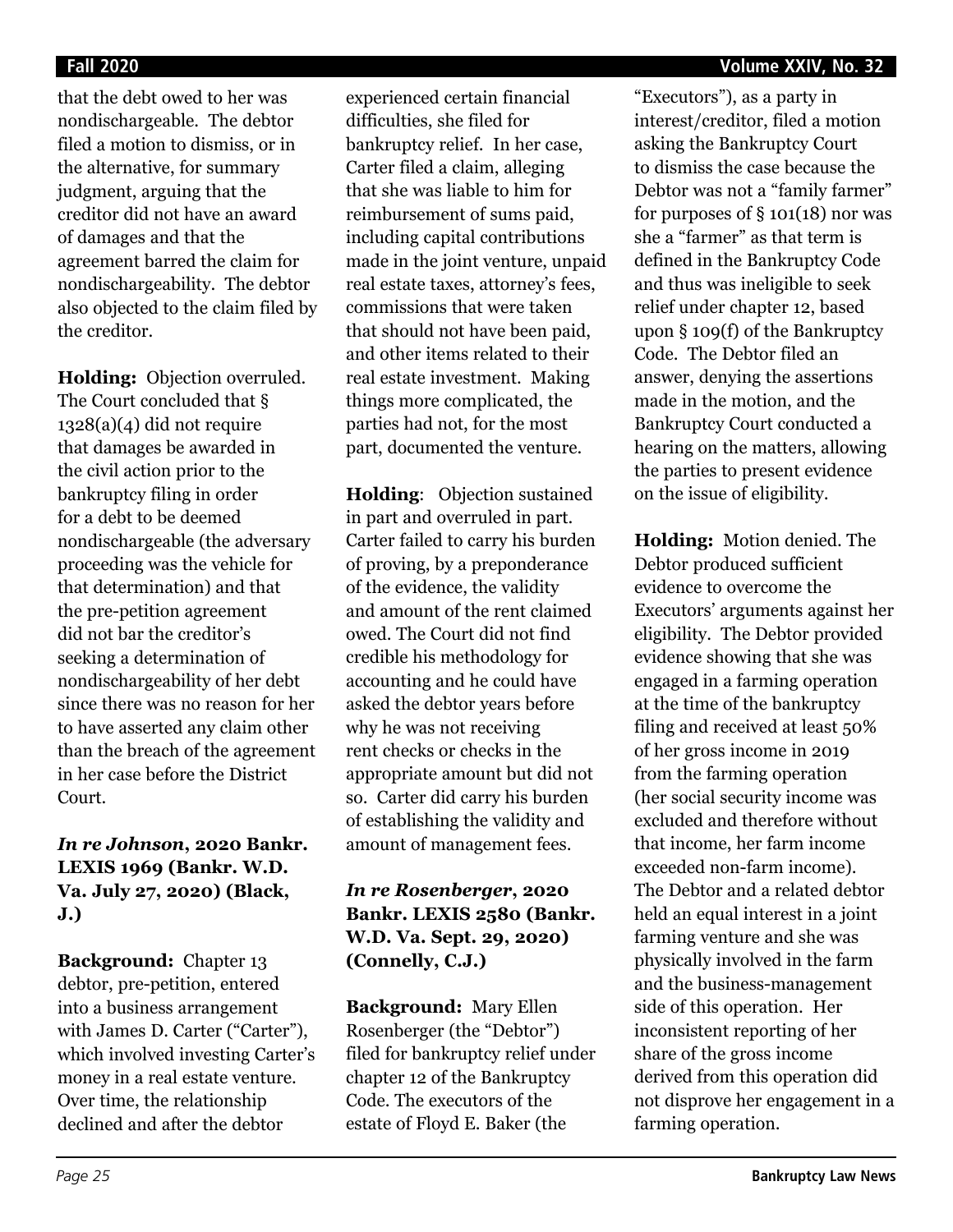*Derby v. Portfolio Recovery Assocs., LLC* **(In re Derby), 2020 Bankr. LEXIS 2589 (Bankr. E.D. Va. Sept. 29, 2020) (Phillips, J.)1**

**Background:** Debtor in a Chapter 13 case objected to a proof of claim filed by Portfolio Recovery Associates ("PRA"), and then filed an adversary class-action complaint against PRA, alleging violations of Fed. R. Bankr. P. 3001 ("Rule 3001") and the Fair Debt Collection Practices Act ("FDCPA"). Upon consideration of PRA's motion to dismiss the complaint, the Bankruptcy Court issued a memorandum opinion and accompanying order dismissing debtor's FDCPA claims. In its order, the Court also dismissed debtor's request for declaratory relief with leave to amend, but the Court denied PRA's request to dismiss the Rule 3001 count of the complaint. The debtor amended his complaint, and the parties eventually reached an agreement to resolve the debtor's claim objection and Rule 3001 claims in the amended complaint. The agreement was memorialized in a stipulation and consent order entered by the Bankruptcy Court, in which the parties stipulated, among other things, that PRA's original proof of claim did not comply

with Rule 3001, and that debtor's counsel may file an application for compensation. Counsel for the debtor subsequently filed a fee application seeking compensation for work performed in connection with the adversary proceeding. PRA opposed the fee application. In its memorandum opinion and accompanying order, the Court ruled that, because PRA's proof of claim did not comply with Rule 3001, debtor's counsel was entitled to reasonable attorney's fees and expenses caused by PRA's failure. Further, the Court found that debtor's counsel's hourly rates were reasonable, and a 10% reduction in fees would sufficiently account for any duplication of efforts by the three law firms representing debtor in the adversary proceeding. However, the Court instructed debtor's counsel to revise its fee application to include only attorney's fees attributable to PRA's failure to comply with Rule 3001, and to exclude fees incurred solely in connection with debtor's dismissed FDCPA claim.

Debtor's counsel submitted a revised fee application, seeking a total award of \$152,543.25, plus costs, which was accompanied by declarations from debtor's counsel asserting both that the requested amount no longer included fees related solely to the FDCPA claim and that the revised award request included

a 10% reduction in total hours to account for any duplication of efforts by the three law firms. PRA opposed the revised fee application, arguing that the reduction did not eliminate charges related to the dismissed FDCPA claim or sufficiently account for duplication of efforts.

**Holding:** Debtor's counsel's revised fee application was approved as modified by the Bankruptcy Court. The Court found that, although debtor's counsel was entitled to an award of reasonable fees for its success in connection with the Rule 3001 violation, the revised fee application did not sufficiently exclude all fees incurred solely in connection with debtor's dismissed FDCPA claim. The Court also found that it was inappropriate to award attorney's fees for counsel's travel time at the full hourly rate. For those reasons, the Court reduced the attorney's fees award by an additional 25% to \$114,407.44.

**Kelly Barnhart is an attorney at Roussos, Glanzer & Barnhart, P.L.C. in Norfolk, Virginia. She may be reached at barnhart@rgblawfirm.com.**

<sup>1.</sup> Thank you to Stephen F. Relyea of the Boleman Law Firm PC for compiling the case summary for *Derby v. Portfolio Recovery Assocs., LLC*.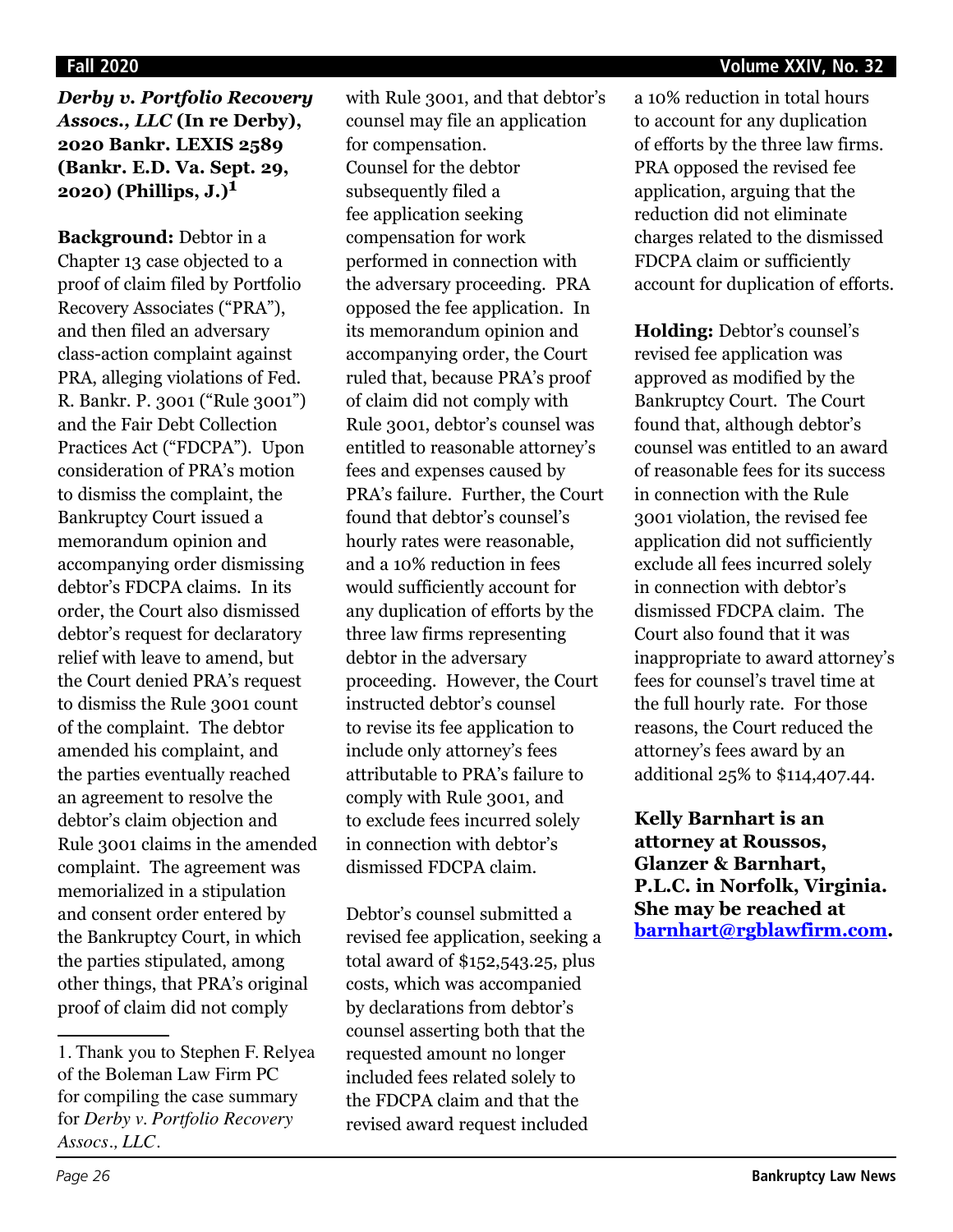# **ABOUT THE BANKRUPTCY LAW SECTION**

The Bankruptcy Law Section of the Virginia State Bar, established in 1990, maintains a membership of over 600 attorneys. The Section's primary goal is to enhance the communication and exchange of ideas and information involving bankruptcy issues among Virginia attorneys. A further objective is to foster unity among members of the Section by providing a forum where they can share information and experiences. Finally, the Section seeks to promote public understanding of the field of bankruptcy law.

To further these goals and objectives, the Section conducts and assists with a number of activities, which are described on the Calendar of Events on the Section's website at http://www.vsb.org/site/sections/ bankruptcy. Anyone interested in learning more about the Bankruptcy Law Section, in joining one of the Section's committees, or in becoming a member, may contact the Chair of the Section, **Hannah Hutman**, at **540-433-2444** or any of the Board of Governors.

# **HAVE AN IDEA OR COMMENT FOR THE VIRGINIA STATE BAR?**

The Board of Governors of the Virginia State Bar Bankruptcy Section has established a membership committee to evaluate future projects to be undertaken by the Bankruptcy Law Section that would be of benefit and importance to its members. The committee is interested in any ideas or views that the section's members may have for the planning committee to consider. Any ideas or comments can be directed to **Hannah Hutman** at **540-433-2444**.

# **MEMBER BENEFITS: CHECK OUT THE CASE NOTES UPDATES ON THE WEBSITE**

As a member of the Bankruptcy Section of the Virginia State Bar, you are provided with summaries of the recent written opinions of the Judges in the Eastern District and Western District of Virginia. You can access these summaries at the Case Notes tab of the Bankruptcy Section page of the Virginia State Bar website or by clicking on the following link: http://www. vsb.org/site/sections/bankruptcy/case-notes. The Case Notes section will be updated regularly.

Please use the following username and password to access the case summaries:

# **Username: bankruptcylawmember Password: djfk3967**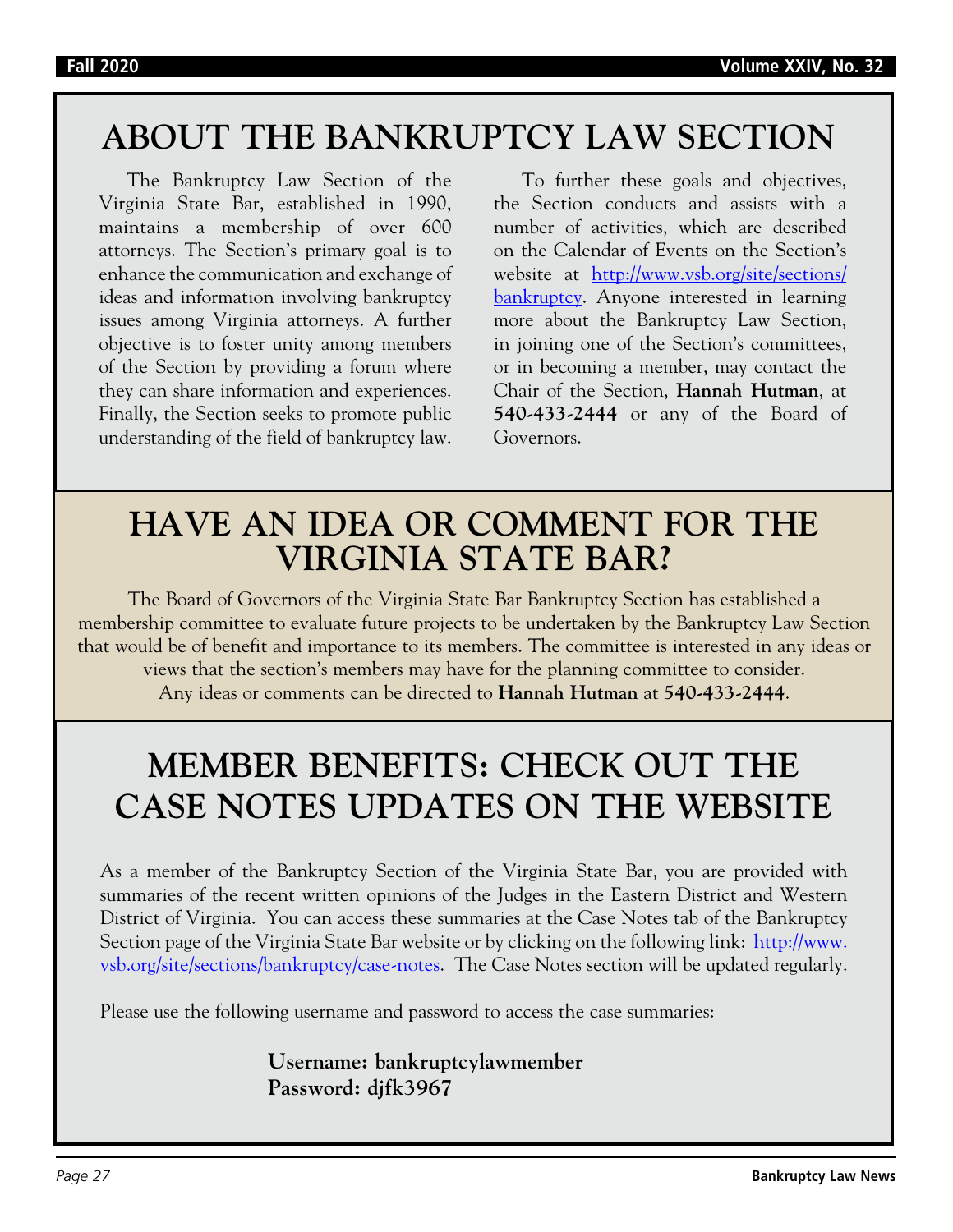# **Virginia State Bar Bankruptcy Law Section 2020-2021 Board of Governors**

### **Hannah W. Hutman**

*Chair* Hoover Penrod, PLC 342 S. Main Street Harrisonburg, VA 22801 (t) 540-433-2444

### **Dylan G. Trache**

*Vice Chair* Nelson Mullins Riley & Scarborough LLP 101 Constitution Ave NW Ste 900 Washington, DC 20001 (t) 202-689-2993

### **Kelly M. Barnhart**

*Secretary*  Roussos & Barnhart, PLC 500 E. Plume Street, Suite 503 Norfolk, VA 23510 (t) 757-622-9005

### **Erika L. Morabito**

*Immediate Past Chair* Foley & Lardner LLP 3000 K St NW Ste 600 Washington, DC 20007-5109 (t) 202-295-4791

### **Andrea Campbell Davison**

Bean Kinney & Korman PC 2311 Wilson Boulevard Suite 500 Arlington VA 22201 (t) 703-284-7277

### **Janice Hansen**

Cox Law Group 900 Lakeside Drive Lynchburg, VA 24501 (t) 434-845-2600

### **Michael Hastings**

Woods Rogers PLC 10 South Jefferson Street Suite 1400 Roanoke, VA 24001 dylan (t) 540-983-7568

### **Veronica Brown-Moseley**

*Newsletter Editor* Boleman Law Firm, P.C. 2104 W. Laburnum Ave. Richmond, VA 23227 (t) 804-358-9900

### **Brandy M. Rapp**

Whiteford, Taylor & Preston, LLP 10 S Jefferson St Suite 1110 Drawer 1101 Roanoke, VA 24011 (t) 540-759-3577

**Dana S. Power** 500 E Plume St., Ste 801 Norfolk, VA 23510 (t) 757-622-1621

### **John R. Smith, Jr.**

Hunton & Williams Riverfront Plaza, East Tower 951 East Byrd Street Richmond, VA 23219-4074 (t) 804-788-8761

### **Sarah Beckett Boehm**

McGuireWoods LLP Gateway Plaza 800 East Canal Street Richmond, VA 23219 (t) 804-775-7487

### **Rachel E. Jones**

690 W Franklin Street Wytheville, VA 24382 (t) 276-620-5913

### **Kim W. Karnes**

*Liaison* Virginia State Bar 1111 E Main St Ste 700 Richmond, VA 23219-0026 (t) 804-775-0515